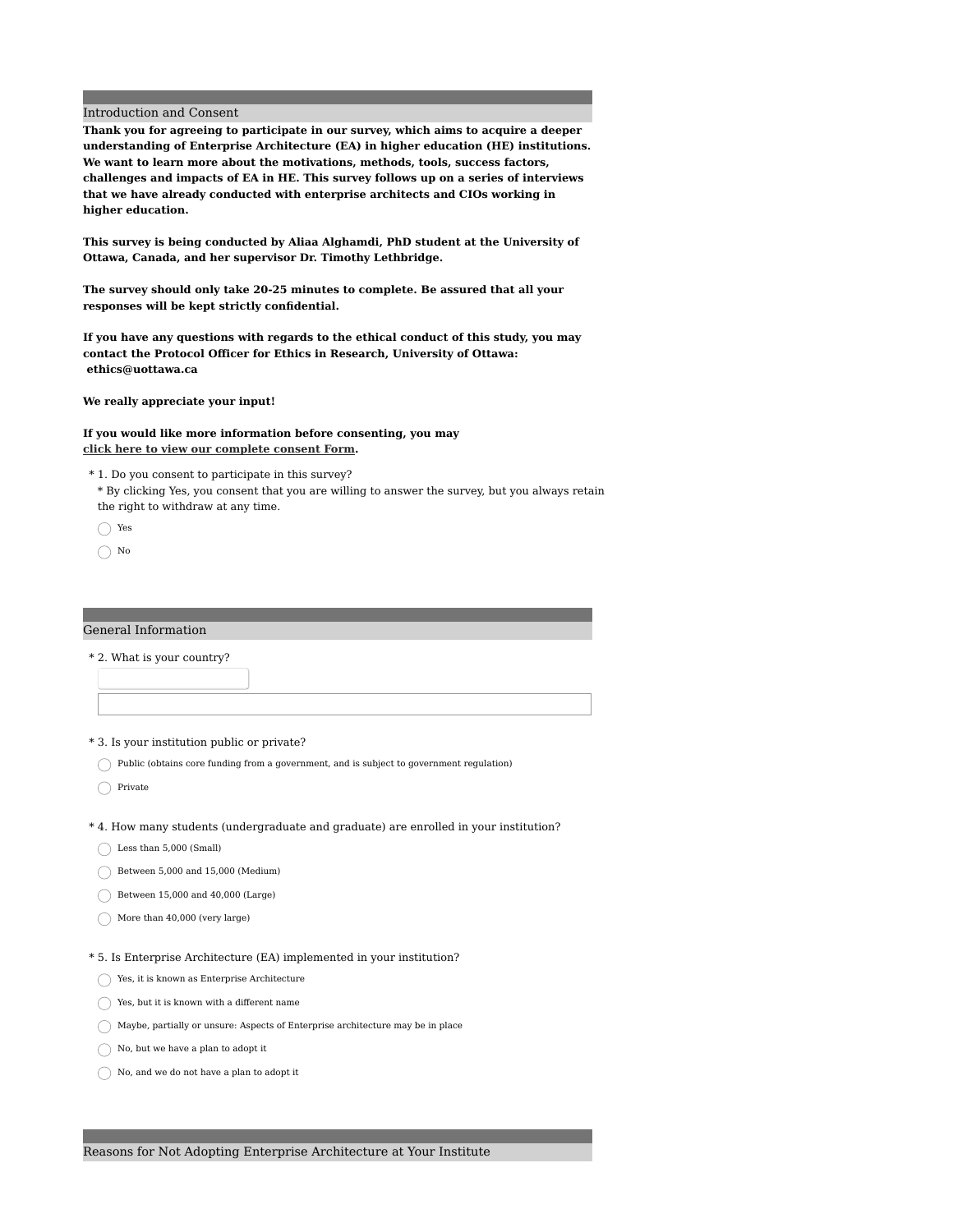6. Please indicate the extent to which each of the following is a factor explaining why your institution is not planning on adopting enterprise architecture?

|                                                                                                        | Not a<br>factor | A minor<br>factor | A significant<br>factor | A major<br>factor |
|--------------------------------------------------------------------------------------------------------|-----------------|-------------------|-------------------------|-------------------|
| Senior management does not support it                                                                  |                 |                   |                         |                   |
| IT team(s) do not support it                                                                           |                 |                   |                         |                   |
| Other potential stakeholders do not support it                                                         |                 |                   |                         |                   |
| The university is too decentralized                                                                    |                 |                   |                         |                   |
| University finances are too limited                                                                    |                 |                   |                         |                   |
| The university has other processes in place to manage its assets,<br>information and processes that ma |                 |                   |                         |                   |
| There is a desire to keep the amount of administrative work as<br>small as possible                    |                 |                   |                         |                   |
| Nobody has seriously thought about it                                                                  |                 |                   |                         |                   |
| Relevant people have not yet learned enough about it                                                   |                 |                   |                         |                   |
| Staff are too busy with other tasks                                                                    |                 |                   |                         |                   |
| The university is too small, so it is considered unnecessary                                           |                 |                   |                         |                   |
| We have heard about failures of EA (or experienced them)                                               |                 |                   |                         |                   |
| We are unable to hire sufficiently-knowledgeable staff                                                 |                 |                   |                         |                   |
| Other (please specify)                                                                                 |                 |                   |                         |                   |
|                                                                                                        |                 |                   |                         |                   |

#### General Overview of Your Institute

- \* 7. How centralized is your institution?
- $\bigcirc$  Single campus
- $\bigcirc$  Single campus but with independent colleges (or similar)
- $\bigcap$  Multi-campus
- \* 8. How centralized is your institution with regarding to its Information Technology (IT) team?

 $\bigcirc$  There is a central IT team that does most of the IT work

- $\bigcirc$  There is a central IT team, but some of the work is distributed to departments, units, colleges or campuses
- $\bigcap$  There is a central IT team but most IT work is distributed
- $\bigcirc$  Almost all IT work is distributed

Definition of Enterprise Architecture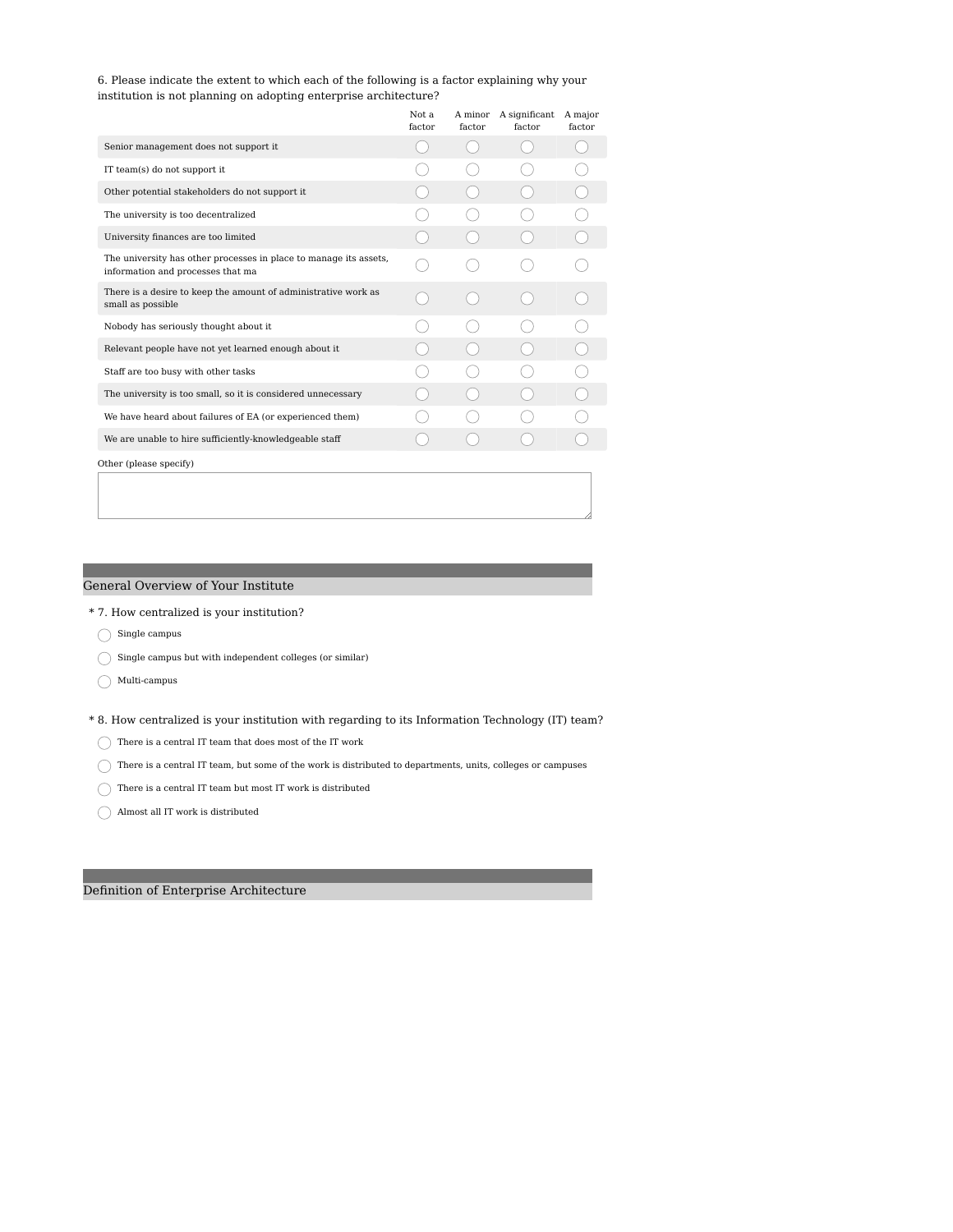9. In your opinion, to what extent do each of the following definitions will apply to EA in your institution? Each of these definitions come either from the literature or from our interviews with Enterprise Architects. Enterprise Architecture is:

|                                                                                                                                                                                                                                                                                         | Does not<br>apply at all | Somewhat.<br>applies | Strongly<br>applies |
|-----------------------------------------------------------------------------------------------------------------------------------------------------------------------------------------------------------------------------------------------------------------------------------------|--------------------------|----------------------|---------------------|
| A digital representation of the organization's business and<br>information technology landscape                                                                                                                                                                                         |                          |                      |                     |
| A process of understanding the different elements that go to make<br>up the enterprise and how those elements are inter-related.                                                                                                                                                        |                          |                      |                     |
| A master plan that "acts as a collaboration force" between aspects<br>of business planning, business operations, automation, and<br>enabling technological infrastructure.                                                                                                              |                          |                      |                     |
| A discipline for proactively and holistically leading enterprise<br>responses to disruptive forces by identifying and analyzing the<br>execution of change toward desired business vision and outcomes.                                                                                 |                          |                      |                     |
| A strategic information asset base, which defines the mission, the<br>information necessary to perform the mission, the technologies<br>necessary to perform the mission, and the transitional processes<br>for implementing new technologies in response to changing<br>mission needs. |                          |                      |                     |
| A formal description of the current and future state(s) of an<br>organization, and of managed change between these states to meet<br>organization's stakeholders' goals and to create value in the<br>organization.                                                                     |                          |                      |                     |

## Motivations and Objectives For Enterprise Architecture

10. For each of the following motivations and objectives for Enterprise Architecture, please indicate the extent to which it is important for your institution:

|                                                                             | Not.<br>Important At<br>All | Slightly<br>Important | Moderately<br>important | Very<br>Important | Absolutely<br>Essential |
|-----------------------------------------------------------------------------|-----------------------------|-----------------------|-------------------------|-------------------|-------------------------|
| EA is mandated by government for public<br>sector organizations             |                             |                       |                         |                   |                         |
| To align the university's business and IT<br>sectors.                       |                             |                       |                         |                   |                         |
| To rationalize and simplify, including<br>reducing duplication              |                             |                       |                         |                   |                         |
| To reduce costs                                                             |                             |                       |                         |                   |                         |
| To enable decision making to be data driven                                 |                             |                       |                         |                   |                         |
| To enable the institution to be more<br>adaptable                           |                             |                       |                         |                   |                         |
| To be able to undertake digital<br>transformation and to improve automation |                             |                       |                         |                   |                         |
| To align projects with the university's goals                               |                             |                       |                         |                   |                         |
| To better leverage university assets                                        |                             |                       |                         |                   |                         |
| Other (please specify)                                                      |                             |                       |                         |                   |                         |
|                                                                             |                             |                       |                         |                   |                         |

Models Used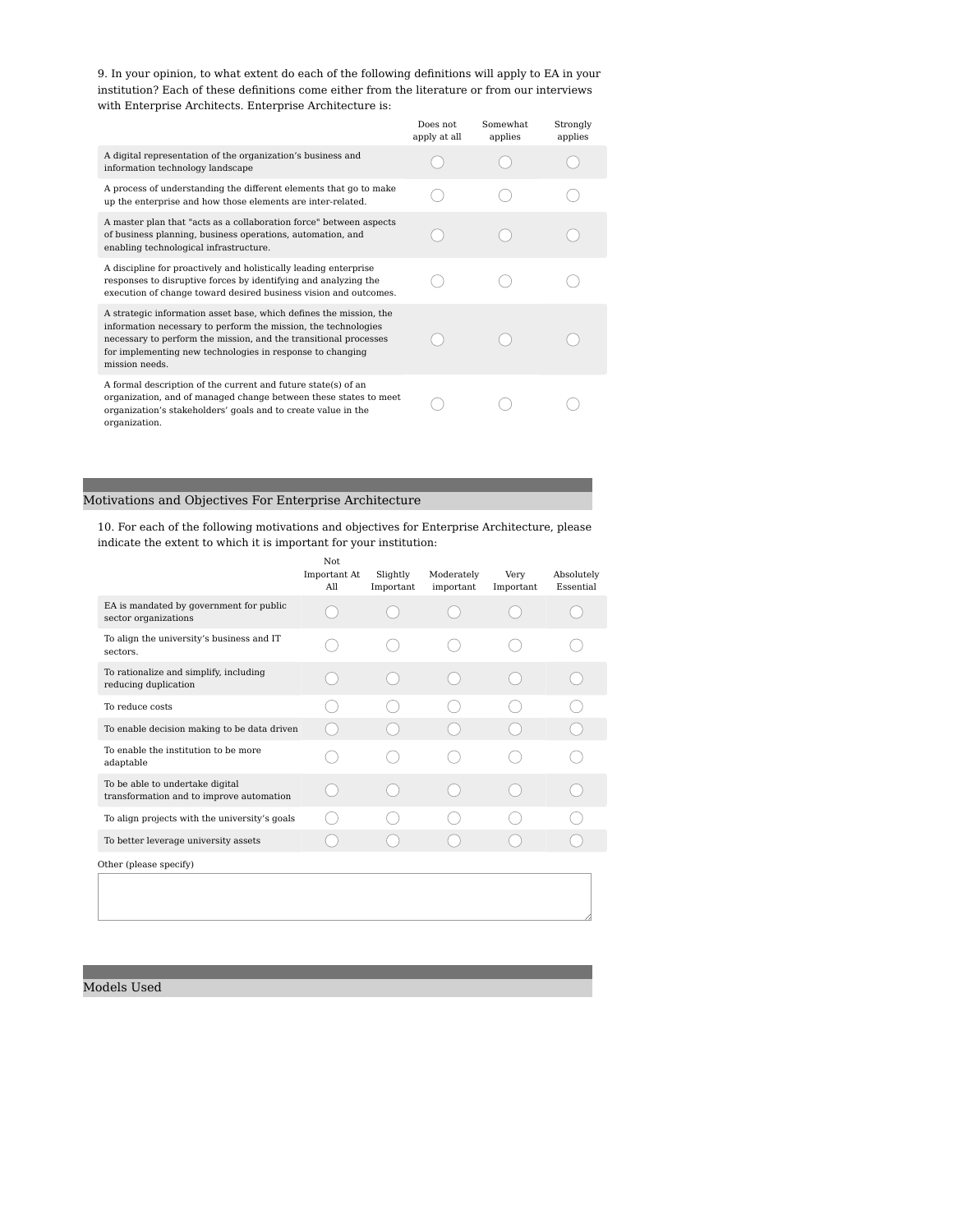11. To what extent do you manage each of the following kinds of models even if they are not under the enterprise architecture umbrella?

|                              | Not at all | Somewhat | Moderately | A lot | Extensively |
|------------------------------|------------|----------|------------|-------|-------------|
| Enterprise models            |            |          |            |       |             |
| Organization charts          |            |          |            |       |             |
| Business process models      |            |          |            |       |             |
| Capability models            |            |          |            |       |             |
| Application models           |            |          |            |       |             |
| Data models                  |            |          |            |       |             |
| Network models               |            |          |            |       |             |
| IT hardware models           |            |          |            |       |             |
| Service and interface models |            |          |            |       |             |
| Security models              |            |          |            |       |             |
| Other (please specify)       |            |          |            |       |             |
|                              |            |          |            |       |             |

# EA Principles

12. For each of the following general principles, please indicate the extent to which it is important for your institution:

|                                                                                                         | Not<br>Important At<br>All | Slightly<br>Important | Moderately<br>important | Very<br>Important | Absolutely<br>Essential |
|---------------------------------------------------------------------------------------------------------|----------------------------|-----------------------|-------------------------|-------------------|-------------------------|
| Maximize the benefits to the university                                                                 | (                          |                       |                         |                   |                         |
| Orient the architecture to provision of<br>services                                                     |                            |                       |                         |                   |                         |
| Ensure the continuity and recoverability of<br>critical university operations                           |                            |                       |                         |                   |                         |
| Ensure compliance with laws, standards<br>and policies                                                  |                            |                       |                         |                   |                         |
| Enable a holistic approach                                                                              |                            |                       |                         |                   |                         |
| Enable partnership between business units<br>and IT units                                               |                            |                       |                         |                   |                         |
| Focus on the performance of the<br>organization                                                         |                            |                       |                         |                   |                         |
| Focus on efficiency of using resources                                                                  |                            |                       |                         |                   |                         |
| Be digitally integrated                                                                                 |                            |                       |                         |                   |                         |
| Enable quick, accurate decision making<br>support                                                       |                            |                       |                         |                   |                         |
| Enhance simplicity                                                                                      |                            |                       |                         |                   |                         |
| Ensure the architecture is maintainable                                                                 |                            |                       |                         |                   |                         |
| Ensure elements of the architecture are<br>measurable.                                                  |                            |                       |                         |                   |                         |
| Align decisions and architecture with the<br>strategic mission, vision and values of the<br>University. |                            |                       |                         |                   |                         |
| Enable a single federated enterprise-wide<br>architecture                                               |                            |                       |                         |                   |                         |
| Be agile                                                                                                |                            |                       |                         |                   |                         |
| Base change on careful requirements<br>analysis                                                         |                            |                       |                         |                   |                         |
| Be responsive to stakeholders as their<br>needs change                                                  |                            |                       |                         |                   |                         |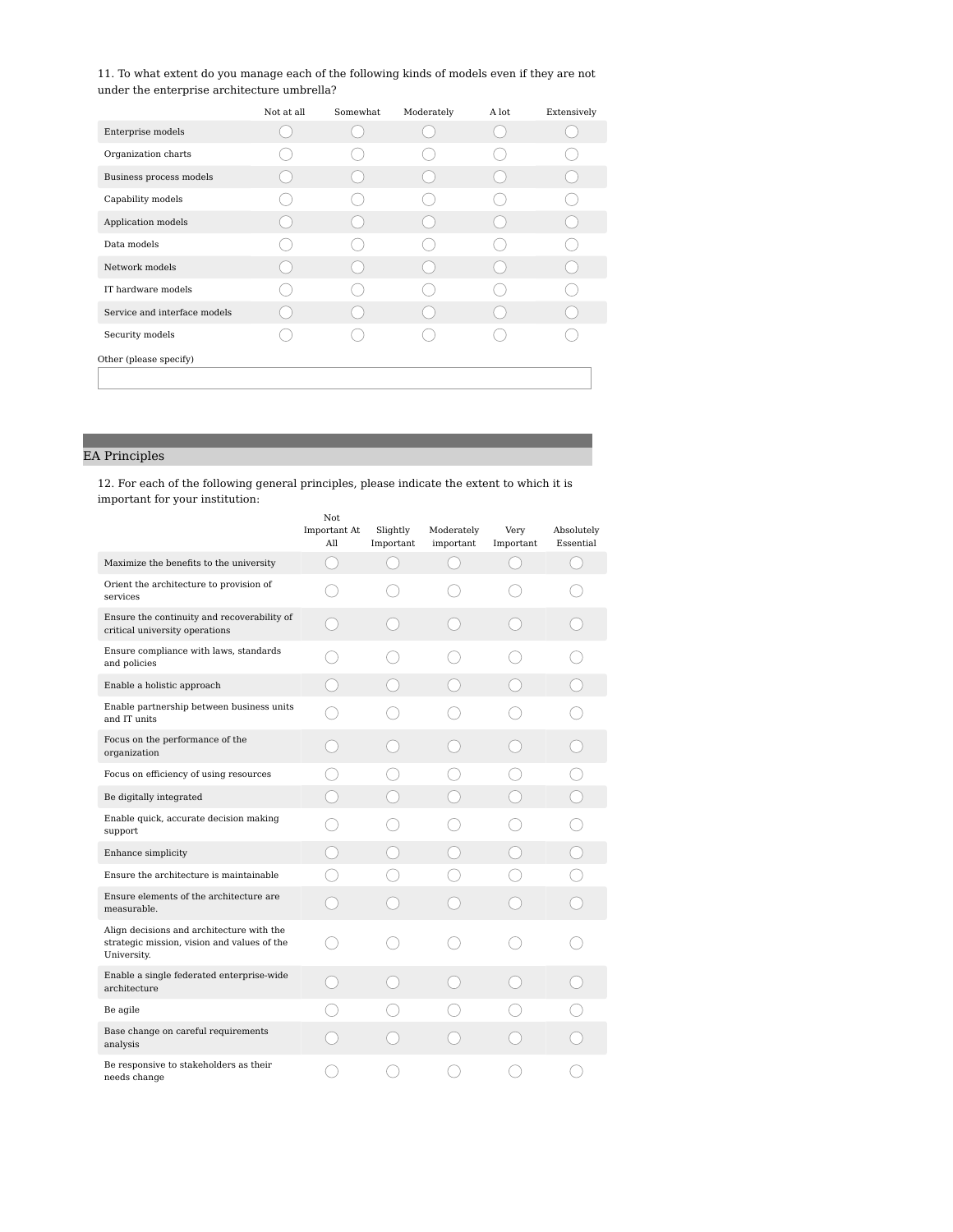13. For each of the following data management principles, please indicate the extent to which it is important for your institution:

|                                                               | Not<br>Important At<br>All | Slightly<br>Important | Moderately<br>important | Very<br>Important | Absolutely<br>Essential |
|---------------------------------------------------------------|----------------------------|-----------------------|-------------------------|-------------------|-------------------------|
| Data is an asset                                              |                            |                       |                         |                   |                         |
| Data is shared                                                |                            |                       |                         |                   |                         |
| There is a common vocabulary and<br>definitions for data      |                            |                       |                         |                   |                         |
| Data is reused: duplication of data should<br>be avoided      |                            |                       |                         |                   |                         |
| Data is accessible, available and<br>discoverable             |                            |                       |                         |                   |                         |
| Data is kept secure, and security risks are<br>managed        |                            |                       |                         |                   |                         |
| Data is under the control of a trustee                        |                            |                       |                         |                   |                         |
| There are policies and data management<br>quidelines for data |                            |                       |                         |                   |                         |

14. For each of the following technology management principles, please indicate the extent to which it is important for your institution:

Not

|                                                                                                                        | Not.<br>Important At<br>All | Slightly<br>Important | Moderately<br>important | Very<br>Important | Absolutely<br>Essential |
|------------------------------------------------------------------------------------------------------------------------|-----------------------------|-----------------------|-------------------------|-------------------|-------------------------|
| Applications must be easy to use                                                                                       |                             |                       |                         |                   |                         |
| Ensure end users can perform their work as<br>efficiently as possible                                                  |                             |                       |                         |                   |                         |
| Design solutions such that they are "good<br>enough" in order to minimize costs and<br>maximize value                  |                             |                       |                         |                   |                         |
| Use or try out applications and technologies<br>before buying                                                          |                             |                       |                         |                   |                         |
| Buy instead of building                                                                                                |                             |                       |                         |                   |                         |
| Prefer open solutions to commercial<br>solutions                                                                       |                             |                       |                         |                   |                         |
| Configure instead of customizing                                                                                       |                             |                       |                         |                   |                         |
| Control technical diversity                                                                                            |                             |                       |                         |                   |                         |
| Ensure applications are independent of<br>specific technology choices (e.g. databases,<br>browsers, operating systems) |                             |                       |                         |                   |                         |
| Avoid vendor lock-in                                                                                                   |                             |                       |                         |                   |                         |
| Align with multiple products from a single<br>vendor to best leverage that vendor's<br>ecosystem                       |                             |                       |                         |                   |                         |
| Ensure the interoperability of technological<br>components                                                             |                             |                       |                         |                   |                         |
| Comply with technological standards and<br>policies                                                                    |                             |                       |                         |                   |                         |

15. If there are any very important principles that are not in the above lists, please provide them:

Success Factors in EA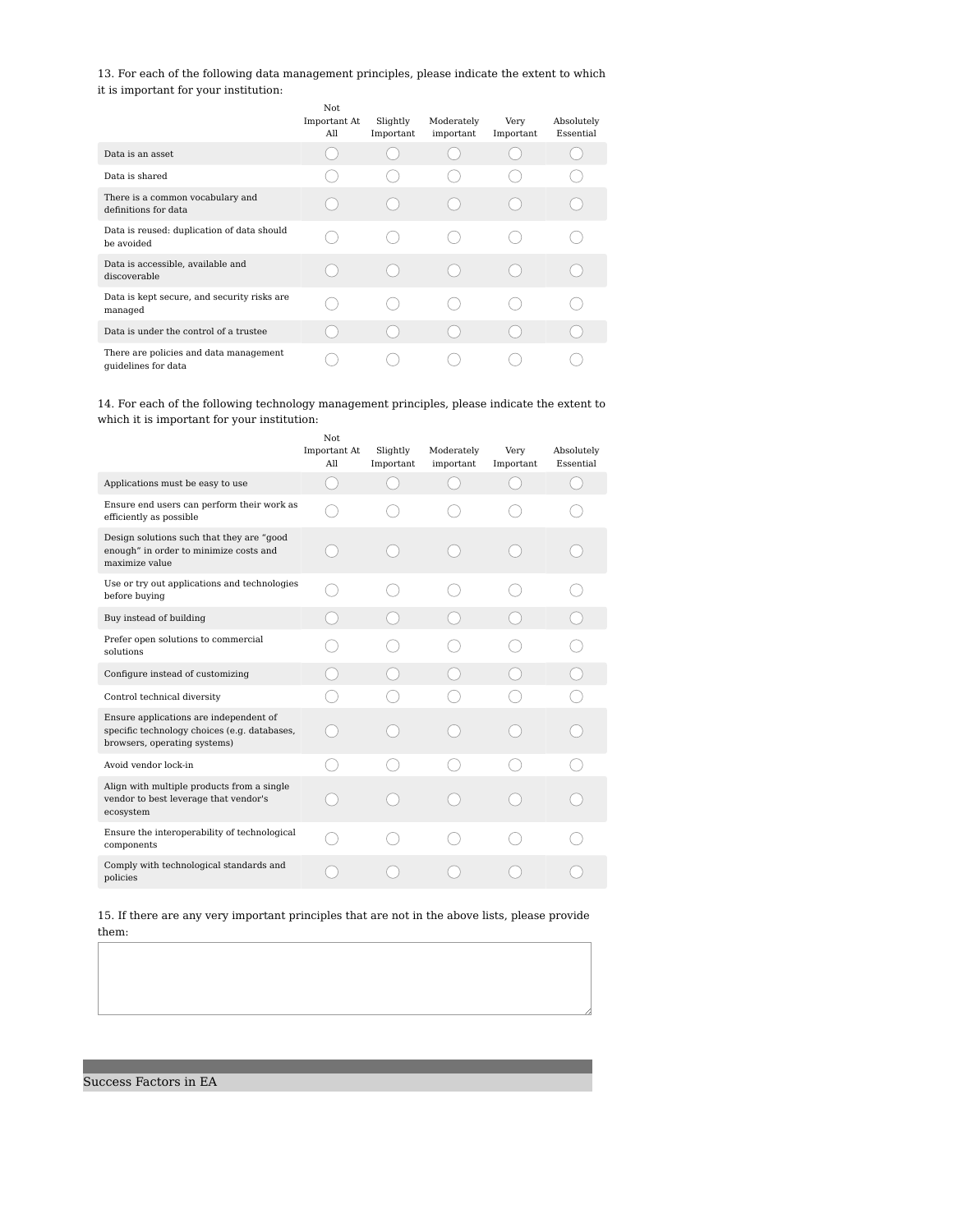16. In your opinion, to what extent is each of the following considered to be success factors in the EA process?

|                                                                      | Irrelevant | Somewhat<br>unimportant | Moderately<br>important | Very<br>important | Critical |
|----------------------------------------------------------------------|------------|-------------------------|-------------------------|-------------------|----------|
| Having top management support,<br>commitment & sponsorship           |            |                         |                         |                   |          |
| Having a good EA Team                                                |            |                         |                         |                   |          |
| <b>Understanding EA stakeholders</b>                                 |            |                         |                         |                   |          |
| Buy-in of the EA from stakeholders                                   |            |                         |                         |                   |          |
| Collaboration among EA team members                                  |            |                         |                         |                   |          |
| Collaboration with senior management                                 |            |                         |                         |                   |          |
| Collaboration with different departments<br>and units                |            |                         |                         |                   |          |
| Usefulness, transparency & openness of EA<br>itself                  |            |                         |                         |                   |          |
| Availability of data                                                 |            |                         |                         |                   |          |
| Clarity of EA vision, goals, and objectives                          |            |                         |                         |                   |          |
| Support of the university's mission and<br>goals                     |            |                         |                         |                   |          |
| Communication and awareness of EA<br>among all stakeholders          |            |                         |                         |                   |          |
| Having a good set of EA principles                                   |            |                         |                         |                   |          |
| Following the defined EA principles                                  |            |                         |                         |                   |          |
| Following a disciplined EA process                                   |            |                         |                         |                   |          |
| Conformance of the architecture to<br>standards                      |            |                         |                         |                   |          |
| Adding value to the institution                                      |            |                         |                         |                   |          |
| Supportability and maintainability of the<br>technological solutions |            |                         |                         |                   |          |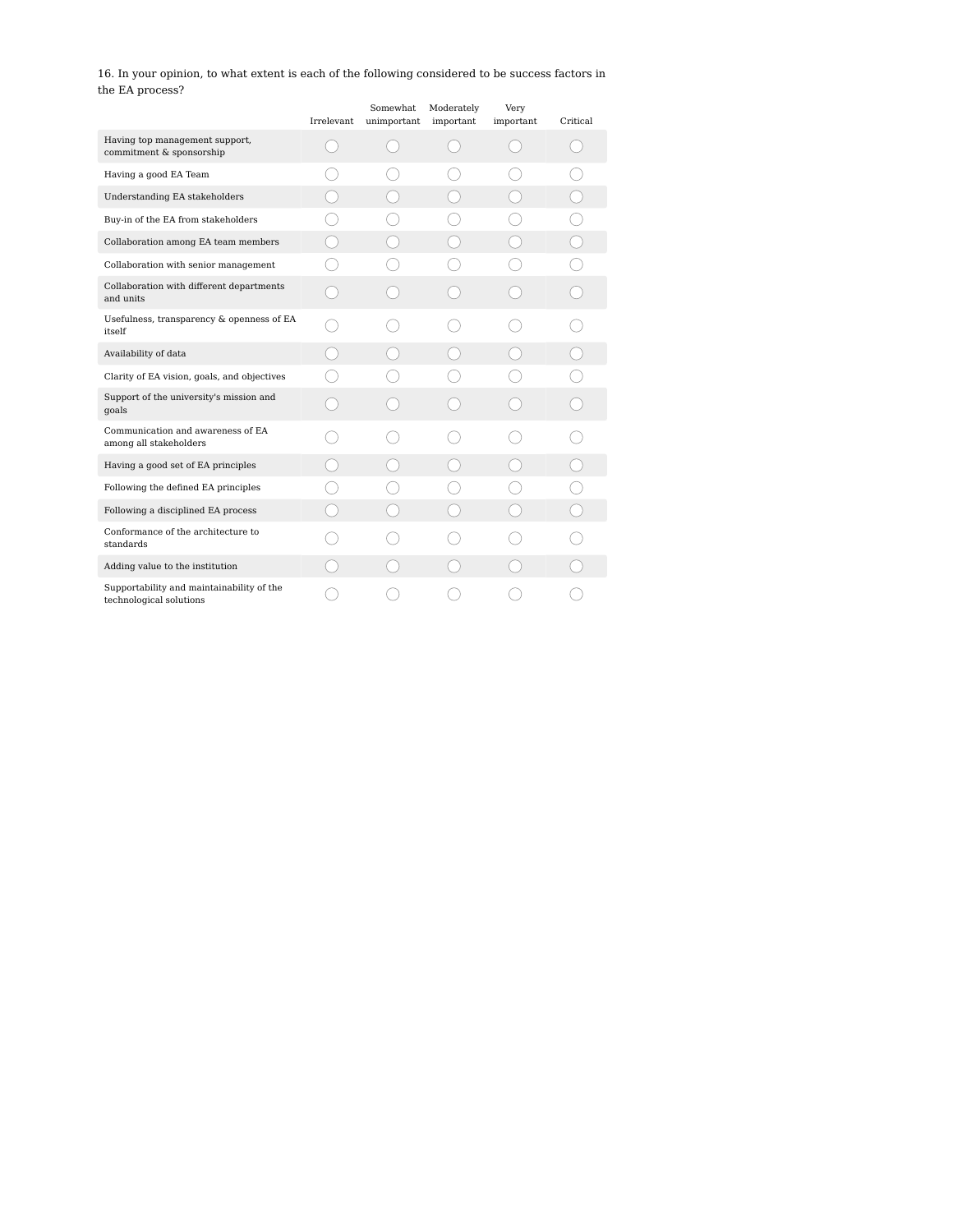17. In your opinion, to what extent is each of the following considered to be success factors for individual EA team members? (These might be assessed when hiring or promoting such team members)

|                                                                                                 | Irrelevant | Somewhat<br>unimportant | Moderately<br>important | Very<br>important | Critical |
|-------------------------------------------------------------------------------------------------|------------|-------------------------|-------------------------|-------------------|----------|
| Has good interpersonal skills: Listens well<br>and effectively manages conflicts with<br>others |            |                         |                         |                   |          |
| Has a high level of education and training<br>in EA                                             |            |                         |                         |                   |          |
| Has a deep knowledge of higher education<br>in general                                          |            |                         |                         |                   |          |
| Has a background in this particular<br>institution                                              |            |                         |                         |                   |          |
| Understands the mission of the university                                                       |            |                         |                         |                   |          |
| Understands EA stakeholders                                                                     |            |                         |                         |                   |          |
| Understands the principles of EA adopted<br>by the institution                                  |            |                         |                         |                   |          |
| Communicates well with stakeholders                                                             |            |                         |                         |                   |          |
| Integrates well with other EA team<br>members                                                   |            |                         |                         |                   |          |
| Helps ensure the EA team is doing the right<br>work in the right manner at the right time       |            |                         |                         |                   |          |
| Helps ensure the EA team is targeting the<br>right goals                                        |            |                         |                         |                   |          |
| Deeply understands their domain(s)                                                              |            |                         |                         |                   |          |
| Understands the perspectives and domains<br>of other team members                               |            |                         |                         |                   |          |
| Is able to adapt effectively to change                                                          |            |                         |                         |                   |          |
| Other (please specify)                                                                          |            |                         |                         |                   |          |
|                                                                                                 |            |                         |                         |                   |          |
|                                                                                                 |            |                         |                         |                   |          |

Challenges in EA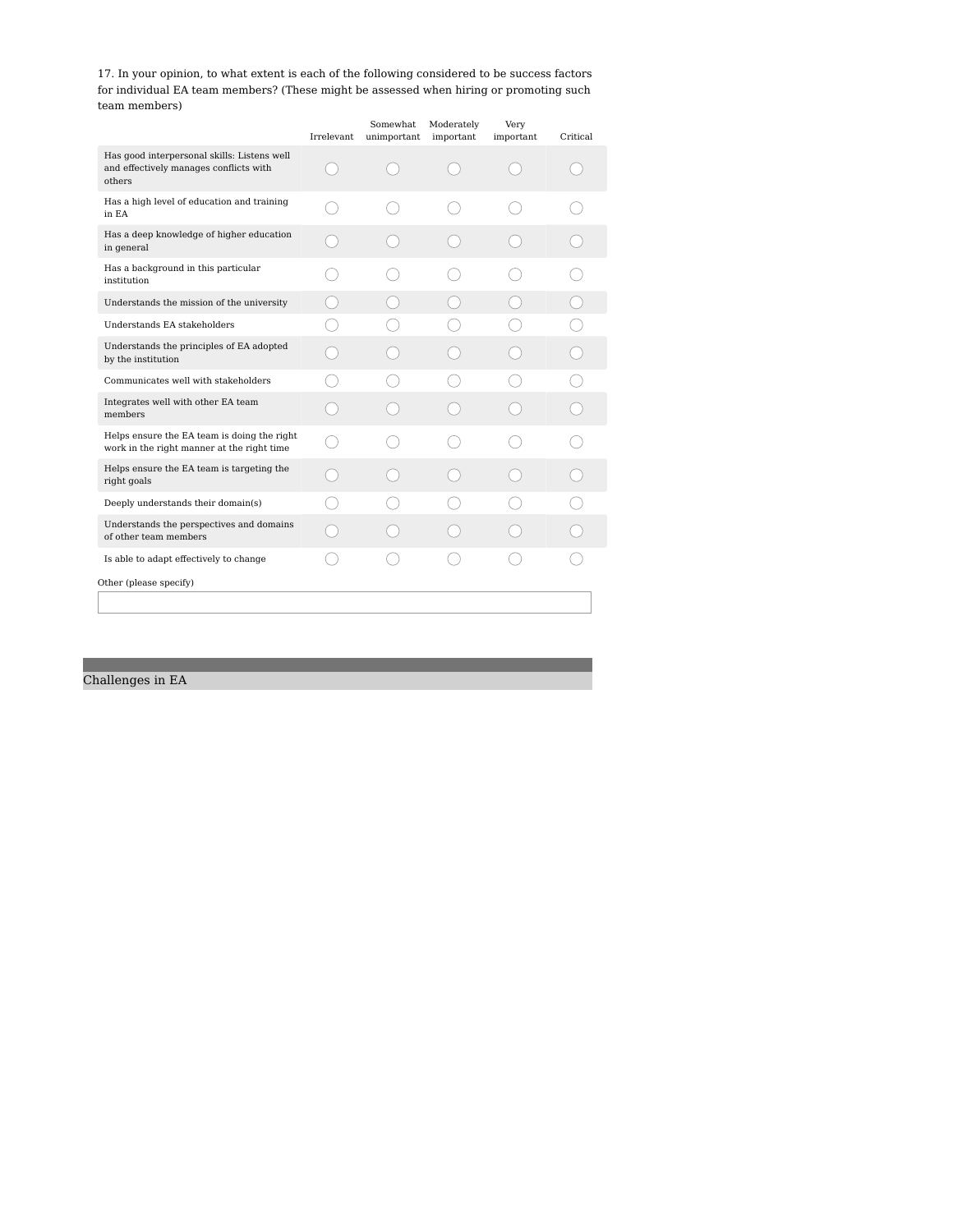# $^\ast$  18. In your opinion, to what extent does each of the following pose a challenge to EA?

|                                                                                                          | Not a<br>problem | A minor<br>problem | Α<br>moderate<br>problem | A major<br>problem                            | A critical<br>problem |
|----------------------------------------------------------------------------------------------------------|------------------|--------------------|--------------------------|-----------------------------------------------|-----------------------|
| Resistance to change (fixed mindsets and habits)                                                         |                  |                    |                          |                                               |                       |
| Resistance to improvement                                                                                |                  |                    |                          |                                               |                       |
| Lack of higher education experience by EA leadership<br>or the CIO                                       |                  |                    |                          |                                               |                       |
| Frequent changes to management structure                                                                 |                  |                    |                          |                                               |                       |
| Changes to EA team members resulting in loss of<br>corporate knowledge or experience                     |                  |                    |                          |                                               |                       |
| Changes to EA leadership resulting in changes of<br>direction                                            |                  |                    |                          | О.                                            |                       |
| Lack of awareness of EA among university leadership<br>and other stakeholders                            |                  |                    |                          |                                               |                       |
| EA immaturity                                                                                            |                  |                    |                          |                                               |                       |
| Difficulty in realizing, showing and delivering EA value                                                 | 0                |                    |                          | $\left( \begin{array}{c} \end{array} \right)$ |                       |
| Rigidity of university policies                                                                          |                  |                    |                          |                                               |                       |
| Difficulty in hiring people for EA jobs                                                                  | - 1              |                    |                          | $\rightarrow$                                 |                       |
| Insufficient background among EA team members to do<br>required work                                     |                  |                    |                          | . . )                                         |                       |
| Bad reputation of EA among stakeholders                                                                  |                  |                    |                          | Э                                             |                       |
| Lack of trust in EA by stakeholders                                                                      |                  |                    |                          |                                               |                       |
| Lack of leadership skills                                                                                |                  |                    |                          |                                               |                       |
| Lack of communication skills                                                                             |                  |                    |                          |                                               |                       |
| Lack of collaboration with other university units and<br>stakeholders                                    |                  |                    |                          |                                               |                       |
| Misunderstanding of EA language & terminology                                                            |                  |                    |                          |                                               |                       |
| Focus too much on business aspects and not enough<br>on IT                                               |                  |                    |                          |                                               |                       |
| Focus too much on IT and not enough on business<br>aspects                                               |                  |                    |                          |                                               |                       |
| Barriers between EA and other business units                                                             |                  |                    |                          |                                               |                       |
| Not enough time to work on EA                                                                            |                  |                    |                          |                                               |                       |
| Not enough budget for EA                                                                                 |                  |                    |                          |                                               |                       |
| Lack of organization buy-in                                                                              |                  |                    |                          |                                               |                       |
| Lack of openness (not inviting a broad spectrum of<br>stakeholders to engage)                            |                  |                    |                          |                                               |                       |
| Not meeting the university's goals                                                                       |                  |                    |                          |                                               |                       |
| Excessive decentralization of the university                                                             |                  |                    |                          |                                               |                       |
| Excessive centralization of the university                                                               |                  |                    |                          |                                               |                       |
| Stakeholders only caring about tangible benefits of EA<br>but not EA itself                              |                  |                    |                          |                                               |                       |
| Lack of linkages among different types of EA<br>information                                              |                  |                    |                          |                                               |                       |
| More demand for EA than what the EA team can<br>support                                                  |                  |                    |                          |                                               |                       |
| EA is not sufficiently helping the IT team to keep up<br>with change                                     |                  |                    |                          |                                               |                       |
| Poor inter-personal relationships with stakeholders                                                      |                  |                    |                          |                                               |                       |
| Difficulty in realizing cost-saving or other benefits of<br>EA                                           |                  |                    |                          |                                               |                       |
| Different perspectives and opinions from stakeholders<br>on what they need and what they want to achieve |                  |                    |                          |                                               |                       |
| Other (please specify)                                                                                   |                  |                    |                          |                                               |                       |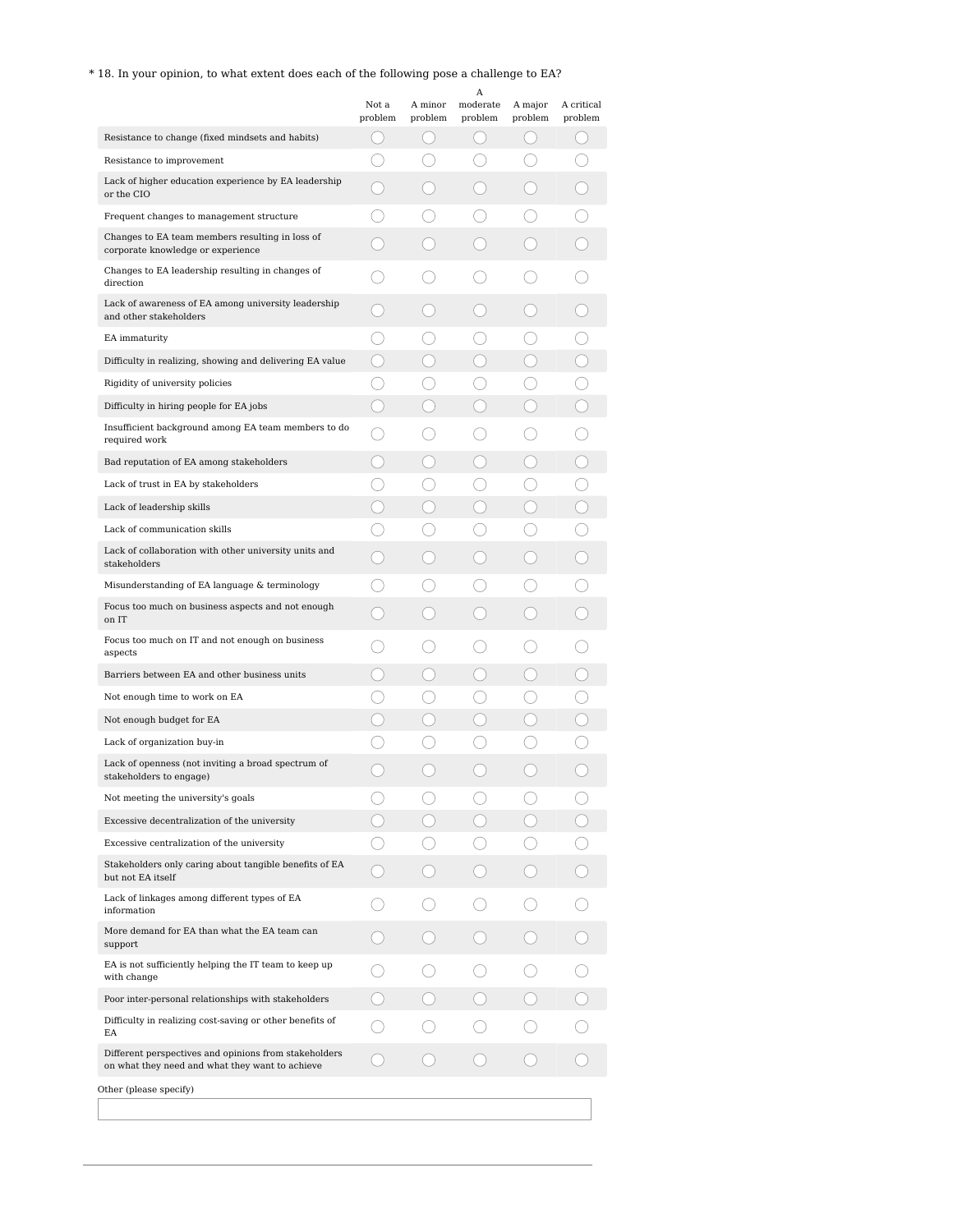# General Overview of EA at Your Institution

| *19. Which of the following best characterizes the state of implementation of EA in your<br>organization?                                           |
|-----------------------------------------------------------------------------------------------------------------------------------------------------|
| Very early development, and relatively immature                                                                                                     |
| Established and has had a positive impact, but still being actively developed                                                                       |
| Established but has not had much impact on the institution or has not been successful yet                                                           |
| Mature and is having a significant impact                                                                                                           |
| Was established but is winding down or is having less impact                                                                                        |
| *20. Are you planning to continue your Enterprise Architecture work in the coming years?                                                            |
| Yes, and we expect to put increasing effort into it                                                                                                 |
| Yes, and we expect the amount of effort to remain at current levels                                                                                 |
| Yes, but we expect to somewhat reduce the amount of EA effort in the institution                                                                    |
| No, we are (or will be) winding our EA work down                                                                                                    |
| * 21. Which organizational model of EA best fits your institution?                                                                                  |
| Informal/ Ad hoc architecture (no formal architecture group. Individuals acting as ad hoc architects in their<br>areas)                             |
| Isolated Architecture (a "more formal" architecture group but that group is focused on one or two<br>departments)                                   |
| Limited Central Architecture (a central architecture group but with limited interaction in select areas and<br>projects across campus or campuses)  |
| Federated Architecture (Architecture groups or individuals around campus or campuses working together to<br>form a "enterprise architecture" group) |
| Head Architect with Domain Architects (like federated but with a central lead architect(s) orchestrating the<br>federation)                         |
| Central Architecture (a core group of architects that review all projects in the institution)                                                       |
| Other (please specify)                                                                                                                              |
|                                                                                                                                                     |
| 22. What is the size of the EA team? (people who focus on EA only; not including people who<br>focus on IT or related work)                         |
| Less than one (it is a part time role, or the persons responsible have other tasks)                                                                 |
| 1                                                                                                                                                   |
| $2 - 3$                                                                                                                                             |

- $\bigcirc$  4-6
- $\bigcirc$  More than 6

## 23. The head of the EA team (or those in charge of EA) reports to:

 $\bigcirc$ Senior administration (such as the President or Provost) directly

 $\bigcirc$ CIO (Chief Information Officer) or similar

 $\bigcirc$  A manager of a business-focused group such as a director of planning

An IT manager (below the CIO level)

 $\bigcirc$  A manager of a specialized IT area such as security

Other (please specify)

### \* 24. How centralized is your institution?

 $\bigcirc$  Single campus

 $\bigcirc$  Single campus but with independent colleges (or similar)

 $\bigcap$  Multi-campus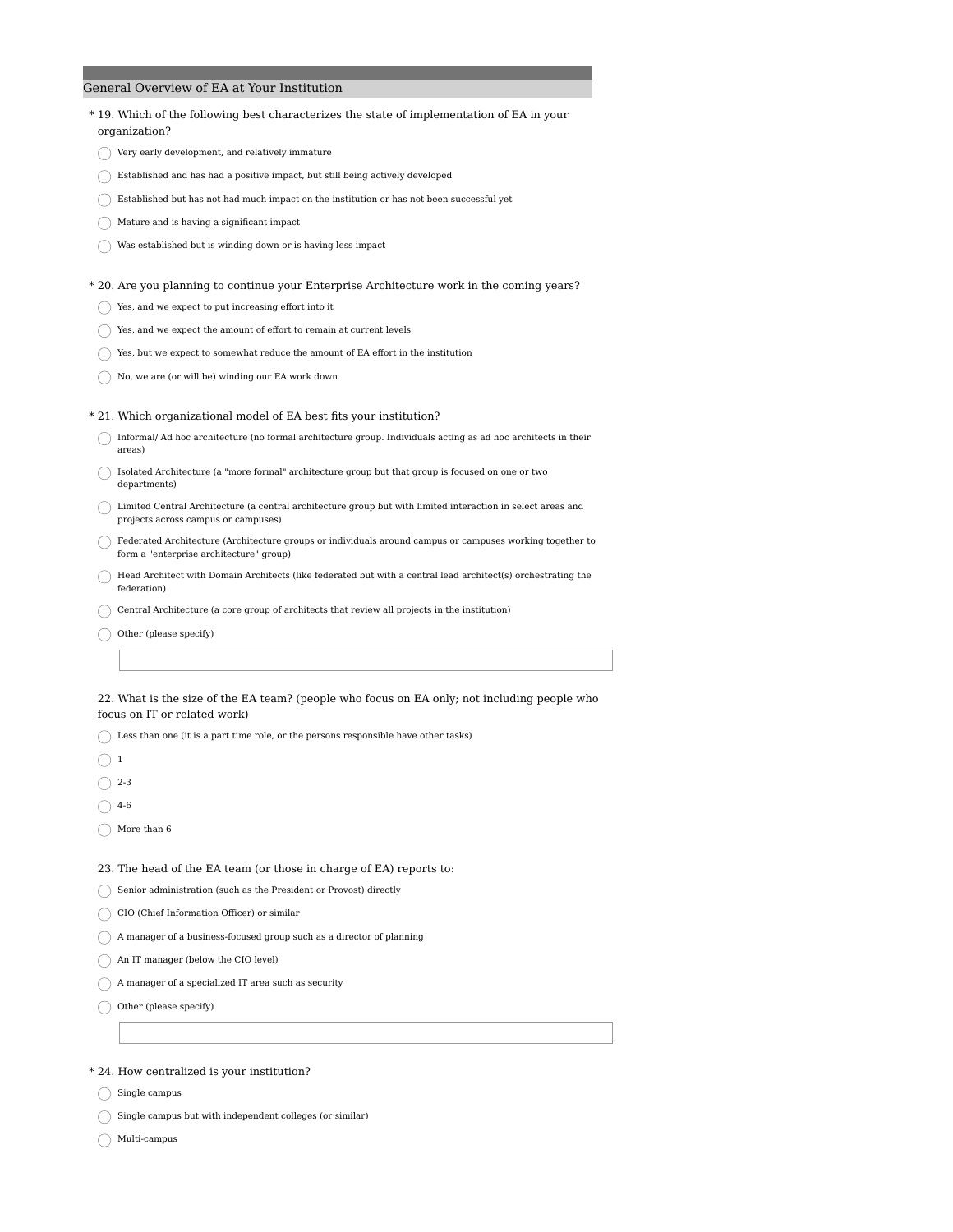- 25. How centralized is your institution with regarding to its Information Technology (IT) \* team?
- $\bigcirc$  There is a central IT team that does most of the IT work
- $\bigcirc$  There is a central IT team, but some of the work is distributed to departments, units, colleges or campuses
- $\bigcirc$  There is a central IT team but most IT work is distributed
- $\bigcirc$  Almost all IT work is distributed

26. In your opinion, to what extent do each of the following definitions apply to EA in your institution? Each of these definitions come either from the literature or from our interviews with Enterprise Architects. Enterprise Architecture is:

|                                                                                                                                                                                                                                                                                         | Does not<br>apply at all | Somewhat.<br>applies | Strongly<br>applies |
|-----------------------------------------------------------------------------------------------------------------------------------------------------------------------------------------------------------------------------------------------------------------------------------------|--------------------------|----------------------|---------------------|
| A digital representation of the organization's business and<br>information technology landscape                                                                                                                                                                                         |                          |                      |                     |
| A process of understanding the different elements that go to make<br>up the enterprise and how those elements are inter-related.                                                                                                                                                        |                          |                      |                     |
| A master plan that "acts as a collaboration force" between aspects<br>of business planning, business operations, automation, and<br>enabling technological infrastructure.                                                                                                              |                          |                      |                     |
| A discipline for proactively and holistically leading enterprise<br>responses to disruptive forces by identifying and analyzing the<br>execution of change toward desired business vision and outcomes.                                                                                 |                          |                      |                     |
| A strategic information asset base, which defines the mission, the<br>information necessary to perform the mission, the technologies<br>necessary to perform the mission, and the transitional processes<br>for implementing new technologies in response to changing<br>mission needs. |                          |                      |                     |
| A formal description of the current and future state(s) of an<br>organization, and of managed change between these states to meet<br>organization's stakeholders' goals and to create value in the<br>organization.                                                                     |                          |                      |                     |

### 27. For each of the following motivations and objectives for Enterprise Architecture, please \* indicate the extent to which it is important for your institution:

|                                                                             | Not<br>Important At<br>All | Slightly<br>Important | Moderately<br>important | Very<br>Important | Absolutely<br>Essential |
|-----------------------------------------------------------------------------|----------------------------|-----------------------|-------------------------|-------------------|-------------------------|
| EA is mandated by government for public<br>sector organizations             |                            |                       |                         |                   |                         |
| To align the university's business and IT<br>sectors.                       |                            |                       |                         |                   |                         |
| To rationalize and simplify, including<br>reducing duplication              |                            |                       |                         |                   |                         |
| To reduce costs                                                             |                            |                       |                         |                   |                         |
| To enable decision making to be data driven                                 |                            |                       |                         |                   |                         |
| To enable the institution to be more<br>adaptable                           |                            |                       |                         |                   |                         |
| To be able to undertake digital<br>transformation and to improve automation |                            |                       |                         |                   |                         |
| To align projects with the university's goals                               |                            |                       |                         |                   |                         |
| To better leverage university assets                                        |                            |                       |                         |                   |                         |
| Other (please specify)                                                      |                            |                       |                         |                   |                         |
|                                                                             |                            |                       |                         |                   |                         |

Use of EA Frameworks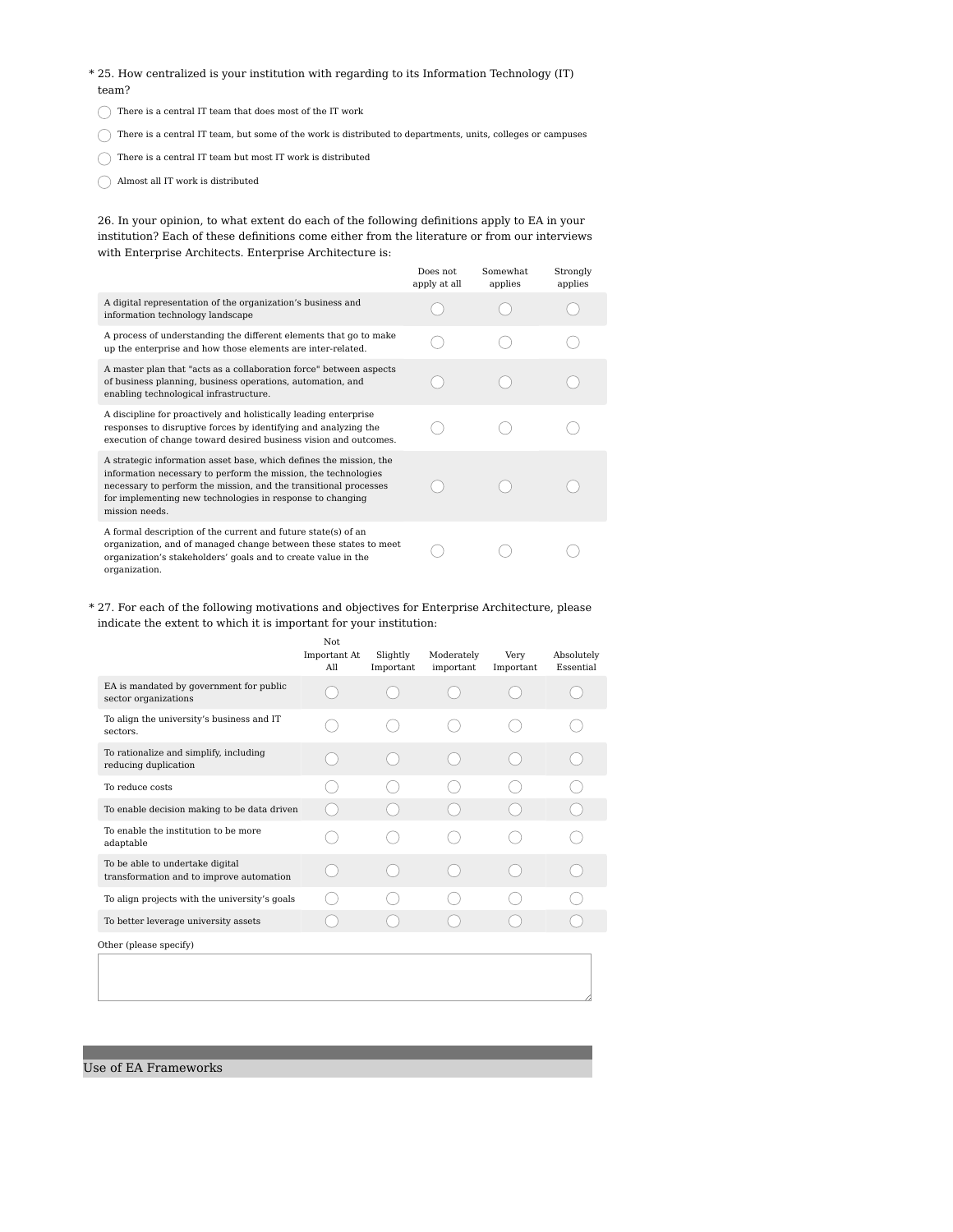28. For each of the following frameworks or reference models, please indicate the extent to \* which it has influenced your EA process:

|                                                                                 | Never<br>heard of<br>it | Do not<br>use | Discovered<br>that we<br>are<br>aligned<br>with it.<br>somewhat | Somewhat borrowed<br>influenced elements<br>by it | Have<br>from it | Have<br>adapted it | Follow it.<br>closely |
|---------------------------------------------------------------------------------|-------------------------|---------------|-----------------------------------------------------------------|---------------------------------------------------|-----------------|--------------------|-----------------------|
| TOGAF (The Open Group<br>Architecture Framework)                                |                         |               |                                                                 |                                                   |                 |                    |                       |
| KPMG EA approach                                                                |                         |               |                                                                 |                                                   |                 |                    |                       |
| Zachman Framework                                                               |                         |               |                                                                 |                                                   |                 |                    |                       |
| <b>APOC Framework</b>                                                           |                         |               |                                                                 |                                                   |                 |                    |                       |
| Gartner EA approach                                                             |                         |               |                                                                 |                                                   |                 |                    |                       |
| <b>CAUDIT Enterprise</b><br>Architecture Commons for<br><b>Higher Education</b> |                         |               |                                                                 |                                                   |                 |                    |                       |
| National Overall Reference<br>Architecture (NORA)                               |                         |               |                                                                 |                                                   |                 |                    |                       |
| <b>ITANA Reference Architecture</b><br>for Teaching and Learning                |                         |               |                                                                 |                                                   |                 |                    |                       |
| Other (please specify)                                                          |                         |               |                                                                 |                                                   |                 |                    |                       |
|                                                                                 |                         |               |                                                                 |                                                   |                 |                    |                       |

# Reasons for Using Specific EA Frameworks

29. Please indicate the main reasons that motivated your organization to choose the \*framework(s) identified in the last question (you may need to scroll to the right to see all the reasons).

|                                                                              | It is<br>very | It is very | $\operatorname{It}$<br>complements<br>other<br>general complete frameworks | It gives<br>guidance<br>an EA team | It<br>risks | It helps guide the functions We were was chosen<br>for organizing helps manage choice of IT and<br>business solutions challenges to use it predecessors) | It is aligns<br>well<br>with the<br>university's<br>and | required | Unknown (it<br>by my |
|------------------------------------------------------------------------------|---------------|------------|----------------------------------------------------------------------------|------------------------------------|-------------|----------------------------------------------------------------------------------------------------------------------------------------------------------|---------------------------------------------------------|----------|----------------------|
| TOGAF (The<br>Open Group<br>Architecture<br>Framework)                       |               |            |                                                                            |                                    |             |                                                                                                                                                          |                                                         |          |                      |
| <b>KPMG EA</b><br>approach                                                   |               |            |                                                                            |                                    |             |                                                                                                                                                          |                                                         |          |                      |
| Zachman<br>Framework                                                         |               |            |                                                                            |                                    |             |                                                                                                                                                          |                                                         |          |                      |
| <b>APQC</b><br>Framework                                                     |               |            |                                                                            |                                    |             |                                                                                                                                                          |                                                         |          |                      |
| Gartner EA<br>approach                                                       |               |            |                                                                            |                                    |             |                                                                                                                                                          |                                                         |          |                      |
| CAUDIT<br>Enterprise<br>Architecture<br>Commons<br>for Higher<br>Education   |               |            |                                                                            |                                    |             |                                                                                                                                                          |                                                         |          |                      |
| National<br>Overall<br>Reference<br>Architecture<br>(NORA)                   |               |            |                                                                            |                                    |             |                                                                                                                                                          |                                                         |          |                      |
| <b>ITANA</b><br>Reference<br>Architecture<br>for Teaching<br>and<br>Learning |               |            |                                                                            |                                    |             |                                                                                                                                                          |                                                         |          |                      |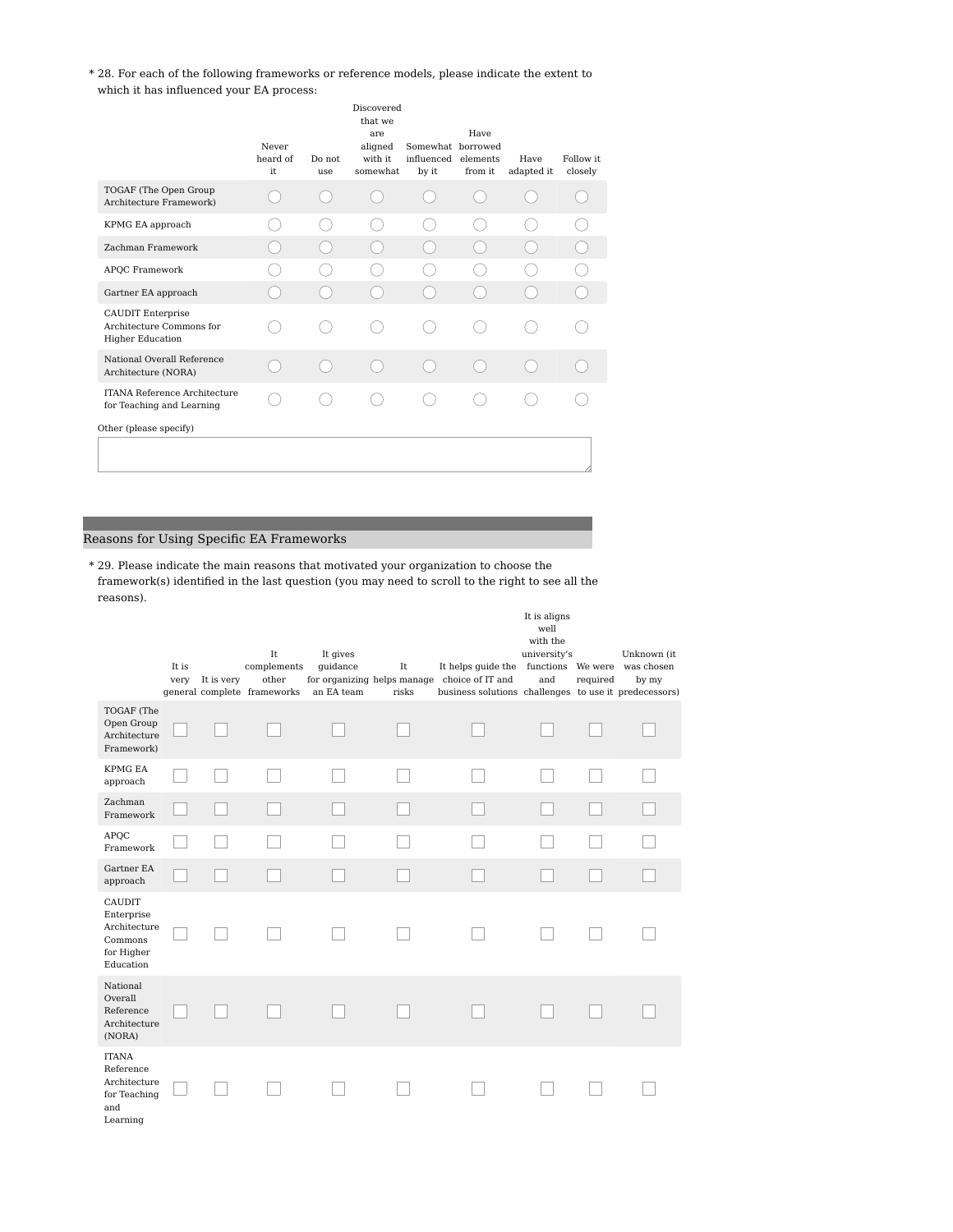## Models and Tools Used in Enterprise Architecture

| 30. To what extent do you manage each of the following kinds of models in your EA process? |            |          |            |        |             |  |  |  |  |  |
|--------------------------------------------------------------------------------------------|------------|----------|------------|--------|-------------|--|--|--|--|--|
|                                                                                            | Not at all | Somewhat | Moderately | A lot. | Extensively |  |  |  |  |  |
| Enterprise models                                                                          |            |          |            |        |             |  |  |  |  |  |
| Organization charts                                                                        |            |          |            |        |             |  |  |  |  |  |
| Business process models                                                                    |            |          |            |        |             |  |  |  |  |  |
| Capability models                                                                          |            |          |            |        |             |  |  |  |  |  |
| Application models                                                                         |            |          |            |        |             |  |  |  |  |  |
| Data models                                                                                |            |          |            |        |             |  |  |  |  |  |
| Network models                                                                             |            |          |            |        |             |  |  |  |  |  |
| IT hardware models                                                                         |            |          |            |        |             |  |  |  |  |  |
| Service and interface models                                                               |            |          |            |        |             |  |  |  |  |  |
| Security models                                                                            |            |          |            |        |             |  |  |  |  |  |
| Other (please specify)                                                                     |            |          |            |        |             |  |  |  |  |  |
|                                                                                            |            |          |            |        |             |  |  |  |  |  |
|                                                                                            |            |          |            |        |             |  |  |  |  |  |

## \* 31. To what extent do you use each of the following tools to manage your EA?

|                                                                    | Do not use | Use a little | moderately | extensively |
|--------------------------------------------------------------------|------------|--------------|------------|-------------|
| Generic drawing or diagramming tools (e.g. Visio,<br>Lucidchart)   |            |              |            |             |
| Spreadsheet tools (e.g. Excel, Google sheets)                      |            |              |            |             |
| Text editors or word processors (e.g. Word, Google<br>docs, Wikis) |            |              |            |             |
| Presentation tools (e.g. Powerpoint)                               |            |              |            |             |
| Archimate                                                          |            |              |            |             |
| iServer by Orbus Software                                          |            |              |            |             |
| Enterprise Architect by Sparx Systems                              |            |              |            |             |
| Abacus by Avolution                                                |            |              |            |             |
| erwin EA by erwin                                                  |            |              |            |             |
| Insight EA by FIOS Insight                                         |            |              |            |             |
| Cameo Enterprise Architecture by No Magic                          |            |              |            |             |
| Casewise Modeler by Casewise                                       |            |              |            |             |
| BiZZDesign Enterprise Studio by BiZZDesign                         |            |              |            |             |
| HOPEX by MEGA International                                        |            |              |            |             |
| IBM Rational System Architect                                      |            |              |            |             |
| Other software or system modeling tools (e.g. Papyrus)             |            |              |            |             |
| Data management tools (e.g. Google Data Studio)                    |            |              |            |             |
| Other specially designed business modeling tools                   |            |              |            |             |
| Other (please specify)                                             |            |              |            |             |

## Pros and Cons of Specific Tools Used in EA

 $32.$  What do you like about the tool(s) that you selected in the last question?

|              |            | Cross-   |      |                     |         |                |          |                                           |                  |                 |            |
|--------------|------------|----------|------|---------------------|---------|----------------|----------|-------------------------------------------|------------------|-----------------|------------|
|              |            | platform |      |                     |         |                | Helps    | Produces good                             |                  | Manages         |            |
|              | Integrates | (e.g.    |      |                     |         | Facilitates    | maintain | and                                       |                  | specific        | Integrates |
| Supports our | with       | Windows  |      | Supports            |         | collaborating. |          | consistency understandable                |                  | representations | with a     |
| EA           | other      | and      | Cost | EA                  | Easy to | sharing &      | οf       | model                                     | Validates models | and diagrams    | central    |
| framework(s) | tools      | Mac)     |      | effective standards | use     |                |          | communication information representations | and diagrams     | we need         | repository |
|              |            |          |      |                     |         |                |          |                                           |                  |                 |            |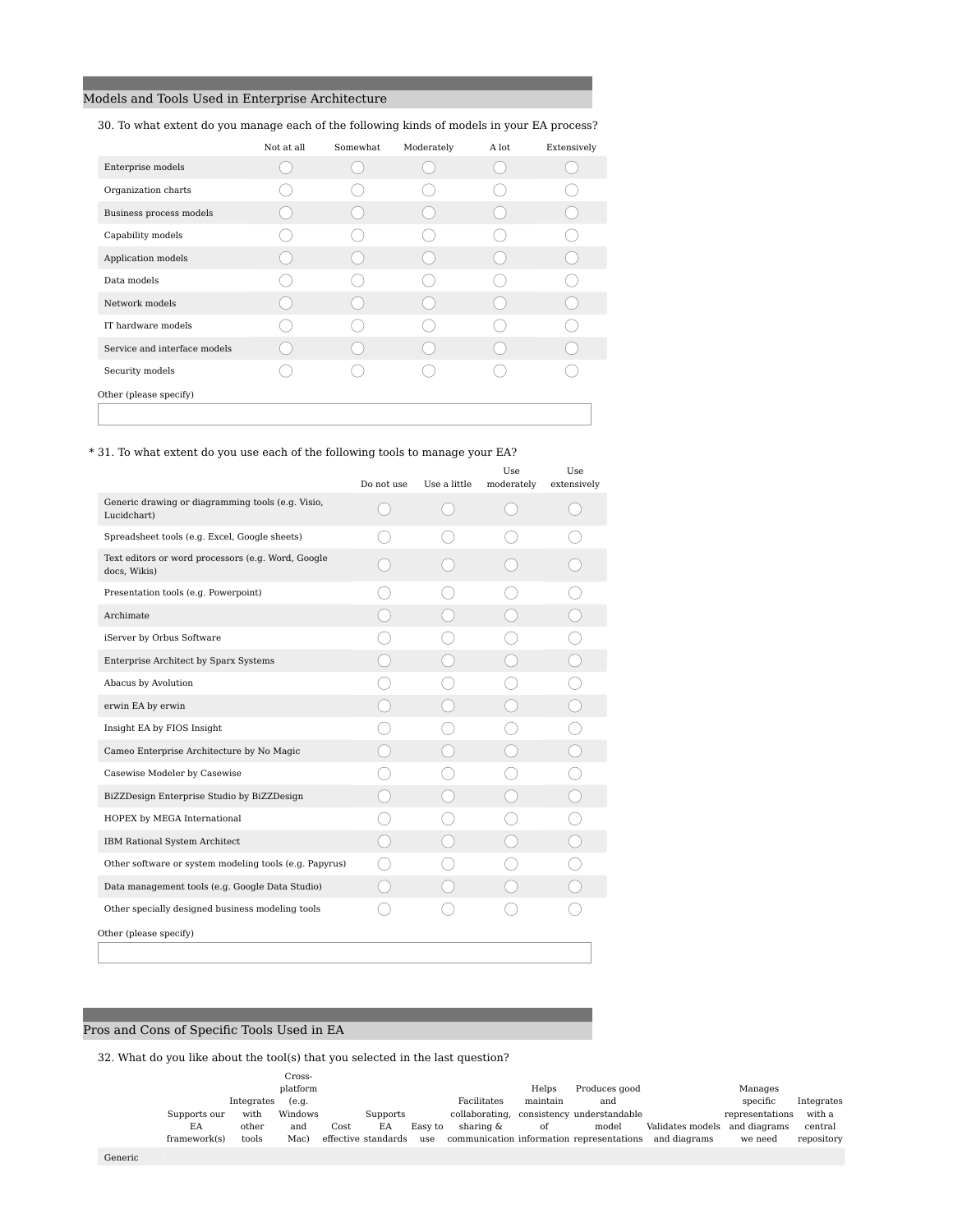| drawing or<br>diagramming<br>tools (e.g.<br>Visio,<br>Lucidchart)                |                          |              |                             |        |        |        |                          |                          |        |        |
|----------------------------------------------------------------------------------|--------------------------|--------------|-----------------------------|--------|--------|--------|--------------------------|--------------------------|--------|--------|
| Spreadsheet<br>tools (e.g.<br>Excel,<br>Google<br>sheets)                        |                          |              |                             |        | $\Box$ |        | $\mathcal{A}$            | $\overline{\phantom{a}}$ |        |        |
| Text editors<br>or word<br>processors<br>(e.g. Word,<br>Google docs,<br>Wikis)   |                          |              |                             |        |        |        |                          |                          |        |        |
| Presentation<br>tools (e.g.<br>Powerpoint)                                       |                          | ×            | ΓI                          |        | $\Box$ |        |                          |                          | Е      |        |
| Archimate                                                                        |                          |              |                             |        |        |        |                          |                          |        |        |
| iServer by<br>Orbus<br>Software                                                  | $\mathcal{L}$            |              |                             |        |        |        |                          |                          | Г      |        |
| Enterprise<br>Architect by<br>Sparx<br>Systems                                   |                          |              |                             |        |        |        |                          |                          | Г      |        |
| Abacus by<br>Avolution                                                           |                          | $\mathbf{L}$ | $\mathcal{L}_{\mathcal{A}}$ | $\Box$ | $\Box$ | $\Box$ |                          | $\overline{\phantom{a}}$ | L      |        |
| erwin EA by<br>$\operatorname{erwin}$                                            |                          |              | ×.                          |        |        |        |                          | $\overline{\phantom{a}}$ |        |        |
| Insight EA<br>by FIOS<br>Insight                                                 | $\overline{\phantom{a}}$ | ×            | ×                           |        | ×      |        |                          | ×                        |        |        |
| Cameo<br>Enterprise<br>Architecture<br>by No Magic                               |                          |              |                             |        |        |        |                          |                          | L      | $\Box$ |
| Casewise<br>Modeler by<br>Casewise                                               | $\mathcal{L}$            |              |                             |        | П      |        |                          |                          | Г      |        |
| BiZZDesign<br>Enterprise<br>Studio by<br>BiZZDesign                              |                          |              |                             |        |        |        |                          |                          |        |        |
| HOPEX by<br>MEGA<br>International                                                | $\Box$                   |              |                             |        |        |        |                          |                          | $\Box$ |        |
| <b>IBM</b> Rational<br>System<br>$\Large\bf Architecture$                        |                          |              | $\mathcal{L}$               |        |        |        | $\overline{\phantom{0}}$ |                          | E      |        |
| Other<br>software or<br>system<br>modeling<br>tools (e.g.<br>Papyrus)            |                          |              |                             |        |        |        |                          |                          |        |        |
| Data<br>$_{\rm management}$<br>tools (e.g.<br>Google Data<br>Studio)             |                          |              |                             |        |        |        |                          |                          |        |        |
| Other<br>specially<br>designed<br>business<br>$\operatorname{modeling}$<br>tools |                          |              |                             |        |        |        |                          |                          |        |        |

33. What do you dislike about the tool(s) that you use? (you may have to scroll right to see all columns)

Makes it hard to

Does not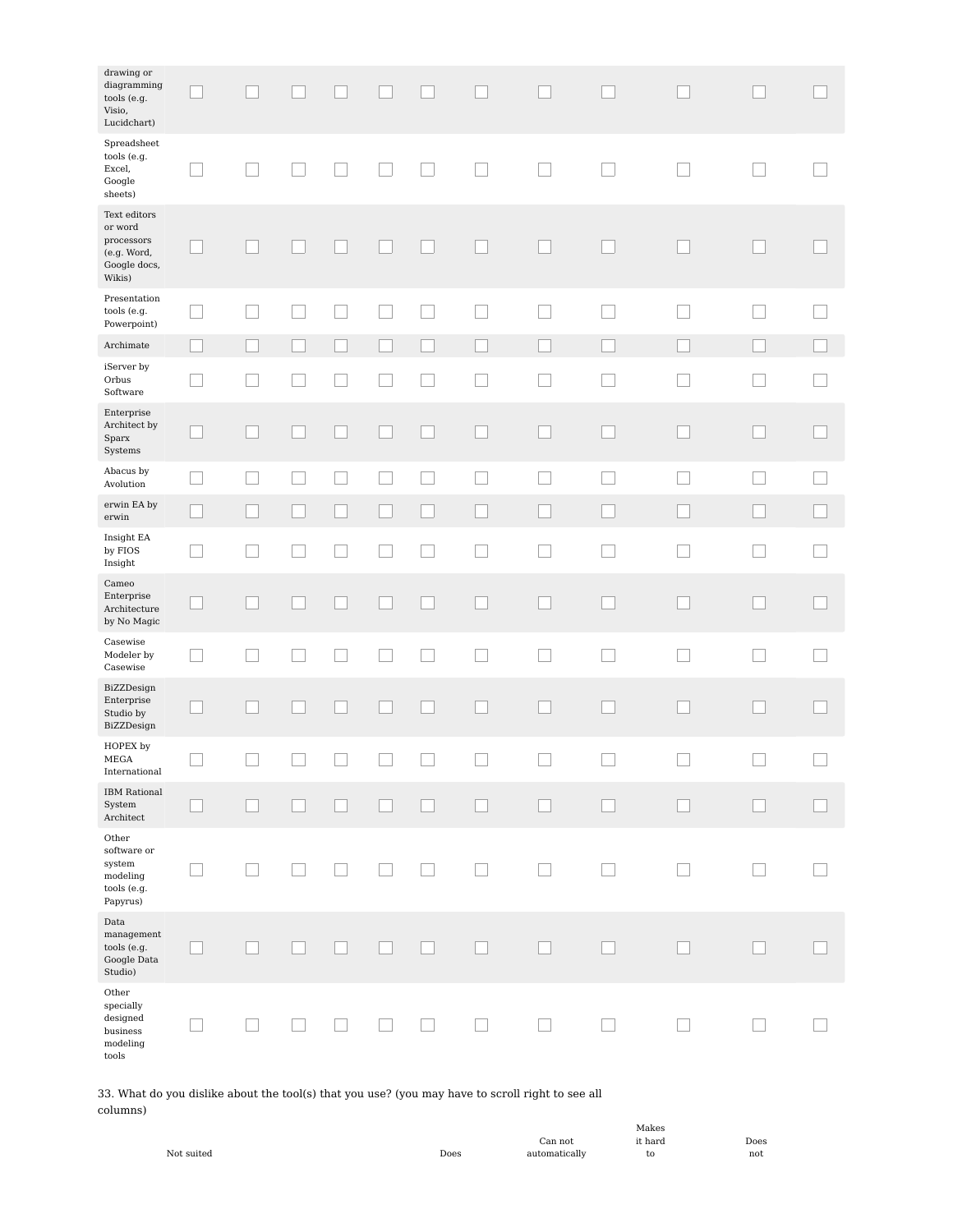|                                                                                | for EA<br>tasks we<br>need to<br>achieve | Does not allow<br>effective organization<br>of information | Expensive use | Not<br>to | easy A lot of<br>learning<br>$\lim$ e | not work<br>with a<br>central<br>repository | Not<br>integrated<br>with other<br>tools | populate<br>data from<br>other<br>sources | Inflexible date | keep<br>up to | Requires<br>models excessive time tracking<br>to set up or<br>configure | allow<br>of | Does not<br>allow easy<br>collaboration validation<br>changes or sharing | Does not<br>allow<br>of models |
|--------------------------------------------------------------------------------|------------------------------------------|------------------------------------------------------------|---------------|-----------|---------------------------------------|---------------------------------------------|------------------------------------------|-------------------------------------------|-----------------|---------------|-------------------------------------------------------------------------|-------------|--------------------------------------------------------------------------|--------------------------------|
| Generic<br>drawing or<br>diagramming<br>tools (e.g.<br>Visio,<br>Lucidchart)   |                                          |                                                            |               |           |                                       |                                             |                                          |                                           |                 |               |                                                                         |             |                                                                          |                                |
| Spreadsheet<br>tools (e.g.<br>Excel,<br>Google<br>sheets)                      |                                          |                                                            |               |           |                                       |                                             |                                          |                                           |                 |               |                                                                         |             |                                                                          |                                |
| Text editors<br>or word<br>processors<br>(e.g. Word,<br>Google docs,<br>Wikis) |                                          |                                                            |               |           |                                       |                                             |                                          |                                           |                 |               |                                                                         |             |                                                                          |                                |
| Presentation<br>tools (e.g.<br>Powerpoint)                                     |                                          |                                                            |               |           |                                       | - 1                                         |                                          | $\lceil \ \rceil$                         | ×.              |               |                                                                         |             | $\overline{\phantom{a}}$                                                 |                                |
| Archimate                                                                      |                                          |                                                            |               |           |                                       |                                             |                                          |                                           |                 |               |                                                                         |             |                                                                          |                                |
| iServer by<br>Orbus<br>Software                                                |                                          |                                                            |               |           |                                       |                                             |                                          |                                           |                 |               |                                                                         |             |                                                                          |                                |
| Enterprise<br>Architect by<br>Sparx<br>Systems                                 |                                          |                                                            |               |           |                                       |                                             |                                          |                                           |                 |               |                                                                         |             |                                                                          |                                |
| Abacus by<br>Avolution                                                         |                                          |                                                            |               |           |                                       |                                             |                                          |                                           |                 |               |                                                                         |             | ⊏                                                                        |                                |
| $\quad$ erwin EA by<br>erwin                                                   |                                          |                                                            |               |           |                                       |                                             |                                          |                                           |                 |               |                                                                         |             |                                                                          |                                |
| Insight EA<br>by FIOS<br>Insight                                               |                                          |                                                            |               |           |                                       |                                             |                                          |                                           |                 |               |                                                                         |             |                                                                          |                                |
| Cameo<br>Enterprise<br>Architecture<br>by No Magic                             |                                          |                                                            |               |           |                                       |                                             |                                          |                                           |                 |               |                                                                         |             |                                                                          |                                |
| Casewise<br>Modeler by<br>Casewise                                             |                                          |                                                            |               |           |                                       |                                             |                                          |                                           |                 |               |                                                                         |             |                                                                          |                                |
| BiZZDesign<br>Enterprise<br>Studio by<br>BiZZDesign                            |                                          |                                                            |               |           |                                       |                                             |                                          |                                           |                 |               |                                                                         |             |                                                                          |                                |
| HOPEX by<br>MEGA<br>International                                              |                                          |                                                            |               |           |                                       |                                             | . I                                      | Γı                                        | $\mathbf{I}$    | $\Box$        | $\mathcal{L}$                                                           |             | $\Box$                                                                   |                                |
| <b>IBM</b> Rational<br>System<br>${\bf Architecture}$                          |                                          |                                                            |               |           |                                       |                                             |                                          |                                           |                 |               |                                                                         |             |                                                                          |                                |
| Other<br>software or<br>system<br>modeling<br>tools (e.g.<br>Papyrus)          |                                          |                                                            |               |           |                                       |                                             |                                          |                                           |                 |               |                                                                         |             |                                                                          |                                |
| Data<br>$m$ anagement<br>tools (e.g.<br>Google Data<br>Studio)                 |                                          |                                                            |               |           |                                       |                                             |                                          |                                           |                 |               |                                                                         |             |                                                                          |                                |
| Other<br>specially<br>designed<br>business<br>modeling<br>tools                |                                          |                                                            |               |           |                                       |                                             |                                          |                                           |                 |               |                                                                         |             |                                                                          |                                |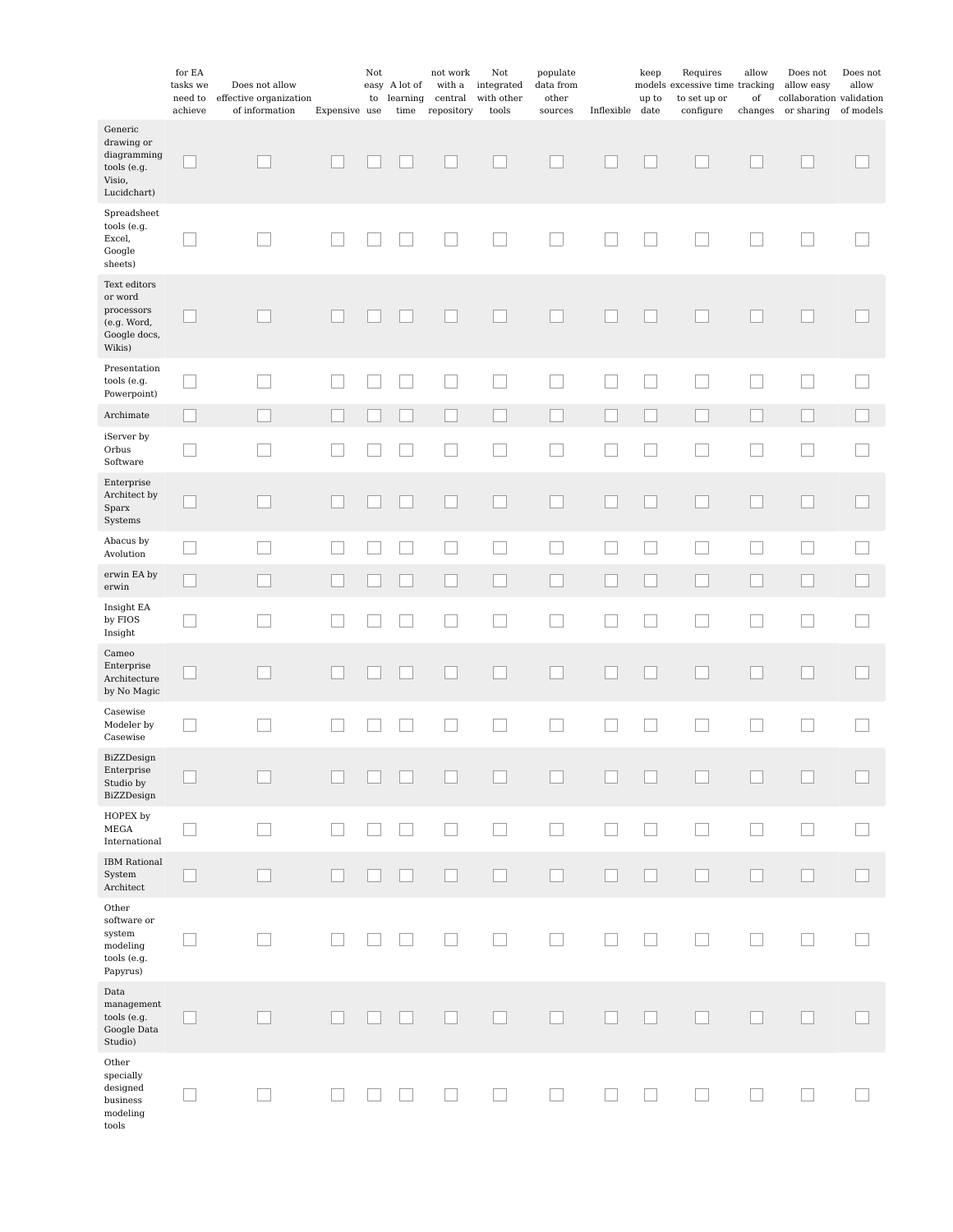# EA Principles

34. For each of the following general enterprise architecture principles, please indicate the \* extent to which it is applied in your organization

|                                                                                                         | Not applied at<br>all | Considered<br>sometimes | Important but<br>informally<br>applied | This is similar<br>to one of our<br>organization's<br>formal EA<br>principles |
|---------------------------------------------------------------------------------------------------------|-----------------------|-------------------------|----------------------------------------|-------------------------------------------------------------------------------|
| Maximize the benefits to the university                                                                 |                       |                         |                                        |                                                                               |
| Orient the architecture to provision of<br>services                                                     |                       |                         |                                        |                                                                               |
| Ensure the continuity and recoverability of<br>critical university operations                           |                       |                         |                                        |                                                                               |
| Ensure compliance with laws, standards<br>and policies                                                  |                       |                         |                                        |                                                                               |
| Enable a holistic approach                                                                              |                       |                         |                                        |                                                                               |
| Enable partnership between business units<br>and IT units                                               |                       |                         |                                        |                                                                               |
| Focus on the performance of the<br>organization                                                         |                       |                         |                                        |                                                                               |
| Focus on efficiency of using resources                                                                  |                       |                         |                                        |                                                                               |
| Be digitally integrated                                                                                 |                       |                         |                                        |                                                                               |
| Enable quick, accurate decision making<br>support                                                       |                       |                         |                                        |                                                                               |
| Enhance simplicity                                                                                      |                       |                         |                                        |                                                                               |
| Ensure the architecture is maintainable                                                                 |                       |                         |                                        |                                                                               |
| Ensure elements of the architecture are<br>measurable.                                                  |                       |                         |                                        |                                                                               |
| Align decisions and architecture with the<br>strategic mission, vision and values of the<br>University. |                       |                         |                                        |                                                                               |
| Enable a single federated enterprise-wide<br>architecture                                               |                       |                         |                                        |                                                                               |
| Be agile                                                                                                |                       |                         |                                        |                                                                               |
| Base change on careful requirements<br>analysis                                                         |                       |                         |                                        |                                                                               |
| Be responsive to stakeholders as their<br>needs change                                                  |                       |                         |                                        |                                                                               |

35. For each of the following data management principles, please indicate the extent to which \*is applied in your enterprise architecture

|                                                               | Not applied at<br>all | Considered<br>sometimes | Important but<br>informally<br>applied | This is similar<br>to one of our<br>organization's<br>formal EA<br>principles |
|---------------------------------------------------------------|-----------------------|-------------------------|----------------------------------------|-------------------------------------------------------------------------------|
| Data is an asset.                                             |                       |                         |                                        |                                                                               |
| Data is shared                                                |                       |                         |                                        |                                                                               |
| There is a common vocabulary and<br>definitions for data      |                       |                         |                                        |                                                                               |
| Data is reused: duplication of data should<br>be avoided      |                       |                         |                                        |                                                                               |
| Data is accessible, available and<br>discoverable             |                       |                         |                                        |                                                                               |
| Data is kept secure, and security risks are<br>managed        |                       |                         |                                        |                                                                               |
| Data is under the control of a trustee                        |                       |                         |                                        |                                                                               |
| There are policies and data management<br>quidelines for data |                       |                         |                                        |                                                                               |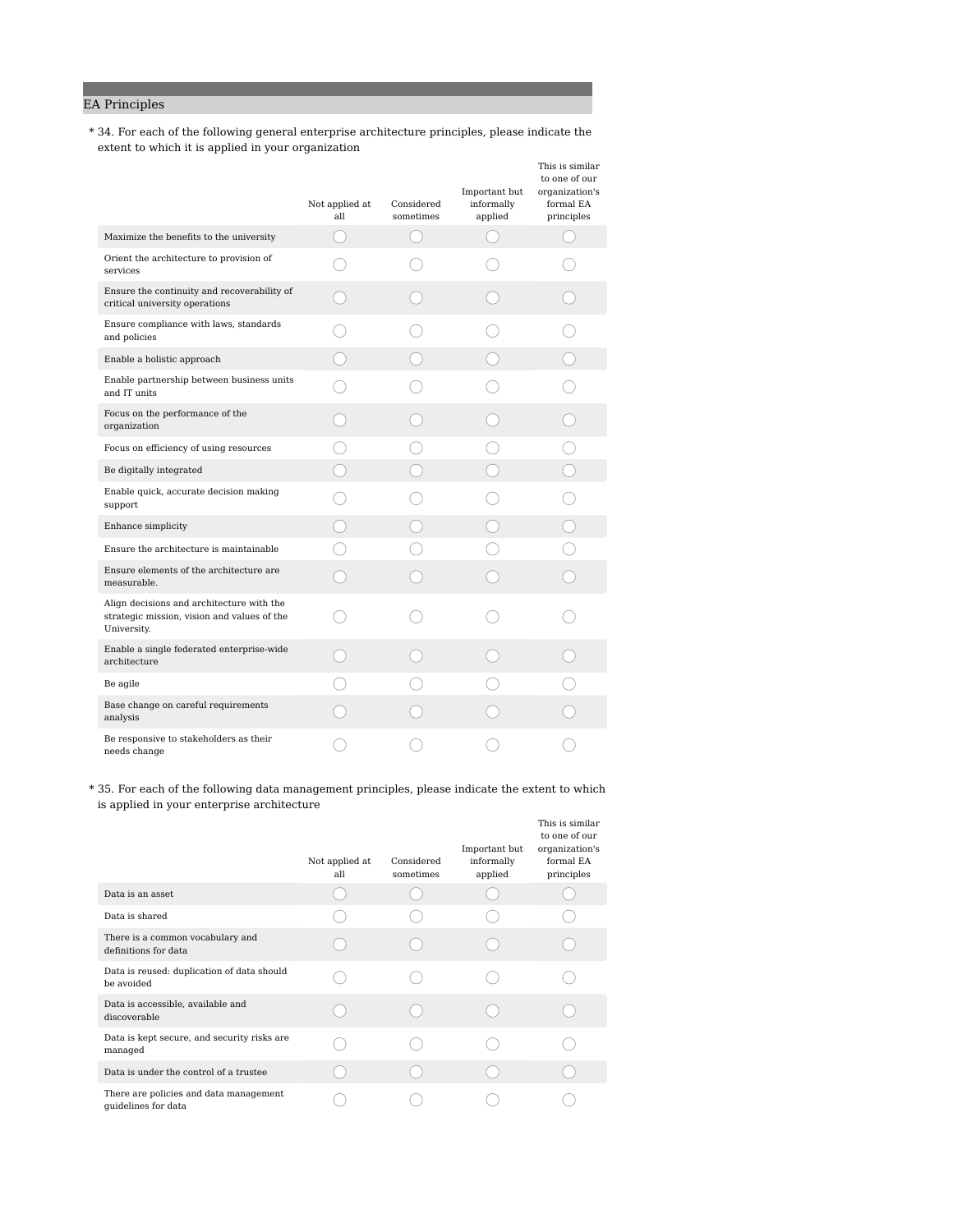36. For each of the following technology management principles, please indicate the extent to \* which is applied in your enterprise architecture

|                                                                                                                        | Not applied at<br>all | Considered<br>sometimes | Important but<br>informally<br>applied | This is similar<br>to one of our<br>organization's<br>formal EA<br>principles |
|------------------------------------------------------------------------------------------------------------------------|-----------------------|-------------------------|----------------------------------------|-------------------------------------------------------------------------------|
| Applications must be easy to use                                                                                       |                       |                         |                                        |                                                                               |
| Ensure end users can perform their work as<br>efficiently as possible                                                  |                       |                         |                                        |                                                                               |
| Design solutions such that they are "good<br>enough" in order to minimize costs and<br>maximize value                  |                       |                         |                                        |                                                                               |
| Use or try out applications and technologies<br>before buying                                                          |                       |                         |                                        |                                                                               |
| Buy instead of building                                                                                                |                       |                         |                                        |                                                                               |
| Prefer open solutions to commercial<br>solutions                                                                       |                       |                         |                                        |                                                                               |
| Configure instead of customizing                                                                                       |                       |                         |                                        |                                                                               |
| Control technical diversity                                                                                            |                       |                         |                                        |                                                                               |
| Ensure applications are independent of<br>specific technology choices (e.g. databases,<br>browsers, operating systems) |                       |                         |                                        |                                                                               |
| Avoid vendor lock-in                                                                                                   |                       |                         |                                        |                                                                               |
| Align with multiple products from a single<br>vendor to best leverage that vendor's<br>ecosystem                       |                       |                         |                                        |                                                                               |
| Ensure the interoperability of technological<br>components                                                             |                       |                         |                                        |                                                                               |
| Comply with technological standards and<br>policies                                                                    |                       |                         |                                        |                                                                               |

37. If there are any very important principles that are not in the above lists, please provide them:

38. If there is a resistance to following an EA principle please describe the nature of this resistence

39. To what extent do your EA principles affect the flexibility of the architecture:

- $\bigcirc$ Reduce flexibility a lot
- $\bigcirc$ Reduce flexibility a little
- $\bigcirc$  Has no effect
- $\bigcap$  Increase flexibility a little
- $\bigcap$  Increase flexibility a lot

Success Factors and Challenges in EA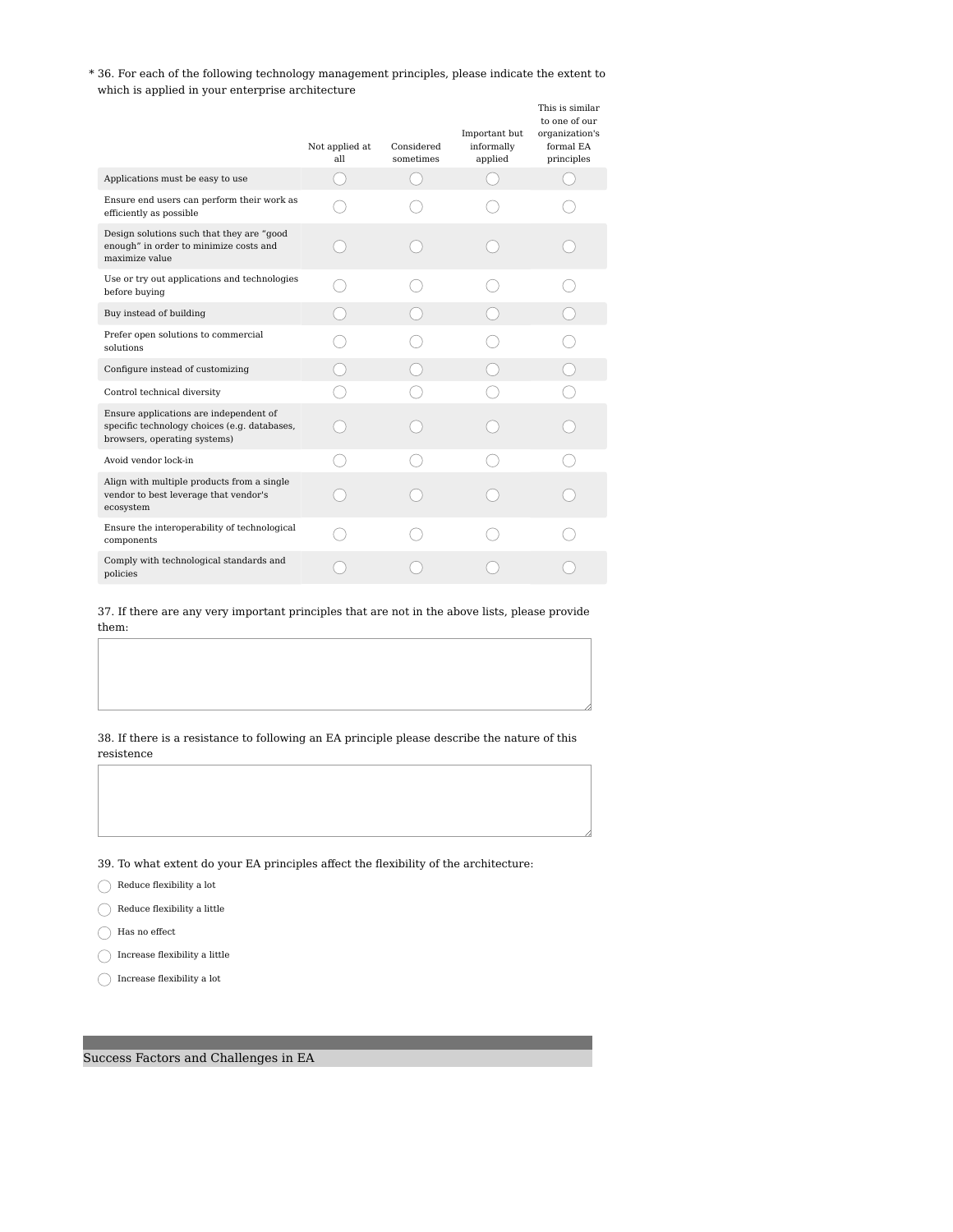### $\ast$  40. To what extent do you consider each of the following to be success factors in your EA process?

|                                                                      | Irrelevant | Somewhat<br>unimportant | Moderately<br>important | Very<br>important | Critical |
|----------------------------------------------------------------------|------------|-------------------------|-------------------------|-------------------|----------|
| Having top management support,<br>commitment & sponsorship           |            |                         |                         |                   |          |
| Having a good EA Team                                                |            |                         |                         |                   |          |
| <b>Understanding EA stakeholders</b>                                 |            |                         |                         |                   |          |
| Buy-in of the EA from stakeholders                                   |            |                         |                         |                   |          |
| Collaboration among EA team members                                  |            |                         |                         |                   |          |
| Collaboration with senior management                                 |            |                         |                         |                   |          |
| Collaboration with different departments<br>and units                |            |                         |                         |                   |          |
| Usefulness, transparency & openness of EA<br>itself                  |            |                         |                         |                   |          |
| Availability of data                                                 |            |                         |                         |                   |          |
| Clarity of EA vision, goals, and objectives                          |            |                         |                         |                   |          |
| Support of the university's mission and<br>goals                     |            |                         |                         |                   |          |
| Communication and awareness of EA<br>among all stakeholders          |            |                         |                         |                   |          |
| Having a good set of EA principles                                   |            |                         |                         |                   |          |
| Following the defined EA principles                                  |            |                         |                         |                   |          |
| Following a disciplined EA process                                   |            |                         |                         |                   |          |
| Conformance of the architecture to<br>standards                      |            |                         |                         |                   |          |
| Adding value to the institution                                      |            |                         |                         |                   |          |
| Supportability and maintainability of the<br>technological solutions |            |                         |                         |                   |          |

41. To what extent do you consider each of the following to be success factors for individual \*EA team members? (These might be assessed when hiring or promoting such team members)

|                                                                                                 | Irrelevant | Somewhat<br>unimportant | Moderately<br>important | Very<br>important | Critical |
|-------------------------------------------------------------------------------------------------|------------|-------------------------|-------------------------|-------------------|----------|
| Has good interpersonal skills: Listens well<br>and effectively manages conflicts with<br>others |            |                         |                         |                   |          |
| Has a high level of education and training<br>in EA                                             |            |                         |                         |                   |          |
| Has a deep knowledge of higher education<br>in general                                          |            |                         |                         |                   |          |
| Has a background in this particular<br>institution                                              |            |                         |                         |                   |          |
| Understands the mission of the university                                                       |            |                         |                         |                   |          |
| Understands EA stakeholders                                                                     |            |                         |                         |                   |          |
| Understands the principles of EA adopted<br>by the institution                                  |            |                         |                         |                   |          |
| Communicates well with stakeholders                                                             |            |                         |                         |                   |          |
| Integrates well with other EA team<br>members                                                   |            |                         |                         |                   |          |
| Helps ensure the EA team is doing the right<br>work in the right manner at the right time       |            |                         |                         |                   |          |
| Helps ensure the EA team is targeting the<br>right goals                                        |            |                         |                         |                   |          |
| Deeply understands their domain(s)                                                              |            |                         |                         |                   |          |
| Understands the perspectives and domains<br>of other team members                               |            |                         |                         |                   |          |
| Is able to adapt effectively to change                                                          |            |                         |                         |                   |          |
| Other (please specify)                                                                          |            |                         |                         |                   |          |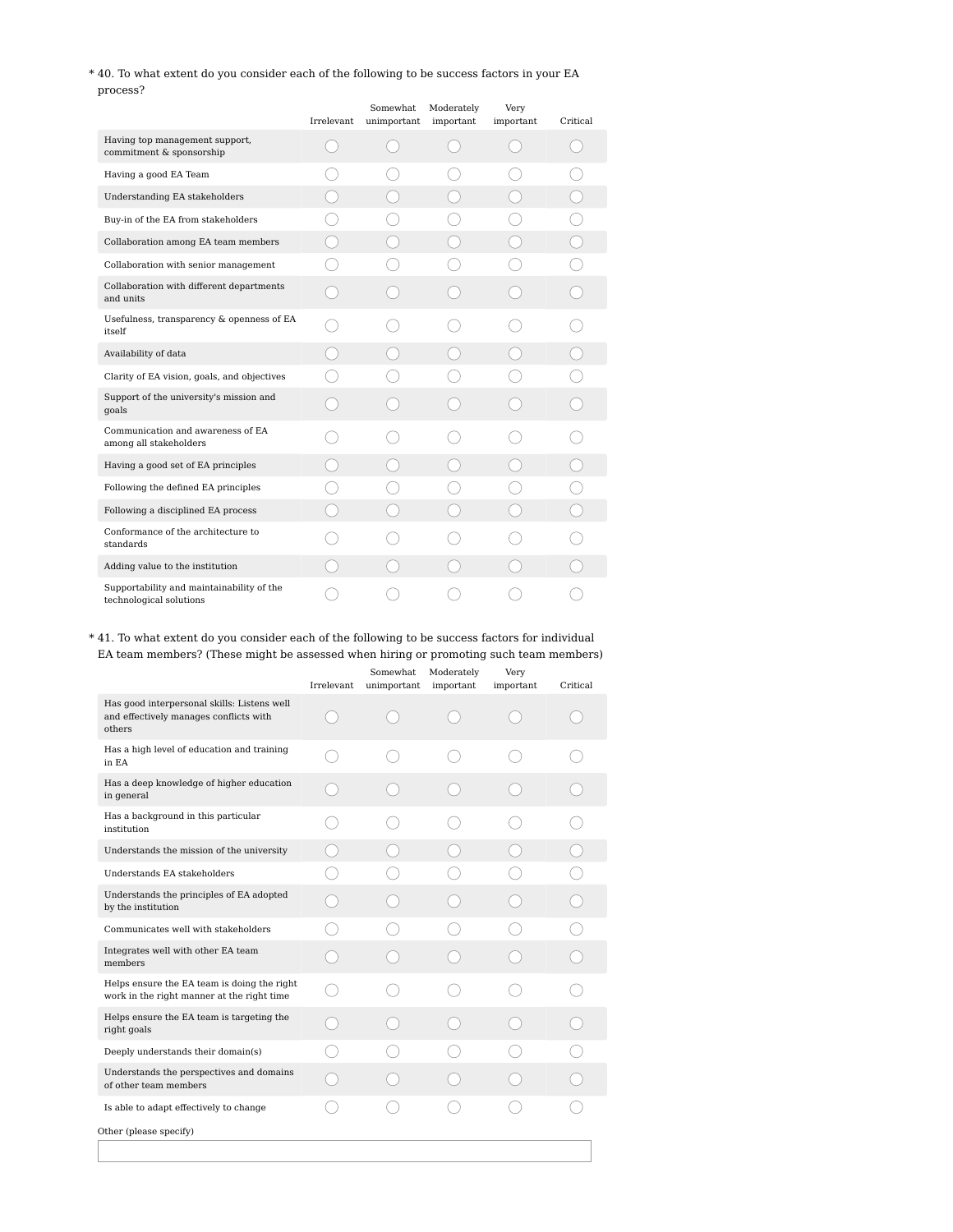# $^{\ast}$  42. To what extent does each of the following pose a challenge to your EA?

| Resistance to change (fixed mindsets and habits)<br>Resistance to improvement<br>Lack of higher education experience by EA leadership<br>or the CIO<br>Frequent changes to management structure<br>Changes to EA team members resulting in loss of | Not a<br>problem | A minor<br>problem | moderate<br>problem<br>О. | A major<br>problem                            | A critical<br>problem |
|----------------------------------------------------------------------------------------------------------------------------------------------------------------------------------------------------------------------------------------------------|------------------|--------------------|---------------------------|-----------------------------------------------|-----------------------|
|                                                                                                                                                                                                                                                    |                  |                    |                           |                                               |                       |
|                                                                                                                                                                                                                                                    |                  |                    |                           |                                               |                       |
|                                                                                                                                                                                                                                                    |                  |                    |                           |                                               |                       |
|                                                                                                                                                                                                                                                    |                  |                    |                           |                                               |                       |
|                                                                                                                                                                                                                                                    |                  |                    |                           |                                               |                       |
| corporate knowledge or experience                                                                                                                                                                                                                  |                  |                    |                           |                                               |                       |
| Changes to EA leadership resulting in changes of<br>direction                                                                                                                                                                                      |                  |                    |                           |                                               |                       |
| Lack of awareness of EA among university leadership<br>and other stakeholders                                                                                                                                                                      |                  |                    |                           |                                               |                       |
| EA immaturity                                                                                                                                                                                                                                      |                  |                    |                           |                                               |                       |
| Difficulty in realizing, showing and delivering EA value                                                                                                                                                                                           | 0                |                    |                           | $\left( \begin{array}{c} \end{array} \right)$ |                       |
| Rigidity of university policies                                                                                                                                                                                                                    |                  |                    |                           |                                               |                       |
| Difficulty in hiring people for EA jobs                                                                                                                                                                                                            | - 1              |                    |                           | . .                                           |                       |
| Insufficient background among EA team members to do<br>required work                                                                                                                                                                               |                  |                    |                           |                                               |                       |
| Bad reputation of EA among stakeholders                                                                                                                                                                                                            | ×.               |                    |                           | . .                                           |                       |
| Lack of trust in EA by stakeholders                                                                                                                                                                                                                |                  |                    |                           |                                               |                       |
| Lack of leadership skills                                                                                                                                                                                                                          |                  |                    |                           |                                               |                       |
| Lack of communication skills                                                                                                                                                                                                                       |                  |                    |                           |                                               |                       |
| Lack of collaboration with other university units and<br>stakeholders                                                                                                                                                                              |                  |                    |                           |                                               |                       |
| Misunderstanding of EA language & terminology                                                                                                                                                                                                      |                  |                    |                           |                                               |                       |
| Focus too much on business aspects and not enough<br>on IT                                                                                                                                                                                         |                  |                    |                           |                                               |                       |
| Focus too much on IT and not enough on business<br>aspects                                                                                                                                                                                         |                  |                    |                           |                                               |                       |
| Barriers between EA and other business units                                                                                                                                                                                                       |                  |                    |                           |                                               |                       |
| Not enough time to work on EA                                                                                                                                                                                                                      |                  |                    |                           |                                               |                       |
| Not enough budget for EA                                                                                                                                                                                                                           |                  |                    |                           |                                               |                       |
| Lack of organization buy-in                                                                                                                                                                                                                        |                  |                    |                           |                                               |                       |
| Lack of openness (not inviting a broad spectrum of<br>stakeholders to engage)                                                                                                                                                                      |                  |                    |                           |                                               |                       |
| Not meeting the university's goals                                                                                                                                                                                                                 |                  |                    |                           |                                               |                       |
| Excessive decentralization of the university                                                                                                                                                                                                       |                  |                    |                           |                                               |                       |
| Excessive centralization of the university                                                                                                                                                                                                         |                  |                    |                           |                                               |                       |
| Stakeholders only caring about tangible benefits of EA<br>but not EA itself                                                                                                                                                                        |                  |                    |                           |                                               |                       |
| Lack of linkages among different types of EA<br>information                                                                                                                                                                                        |                  |                    |                           |                                               |                       |
| More demand for EA than what the EA team can<br>support                                                                                                                                                                                            |                  |                    |                           |                                               |                       |
| EA is not sufficiently helping the IT team to keep up<br>with change                                                                                                                                                                               |                  |                    |                           |                                               |                       |
| Poor inter-personal relationships with stakeholders                                                                                                                                                                                                |                  |                    |                           |                                               |                       |
| Difficulty in realizing cost-saving or other benefits of<br>EA                                                                                                                                                                                     |                  |                    |                           |                                               |                       |
| Different perspectives and opinions from stakeholders<br>on what they need and what they want to achieve                                                                                                                                           |                  |                    |                           |                                               |                       |
| Other (please specify)                                                                                                                                                                                                                             |                  |                    |                           |                                               |                       |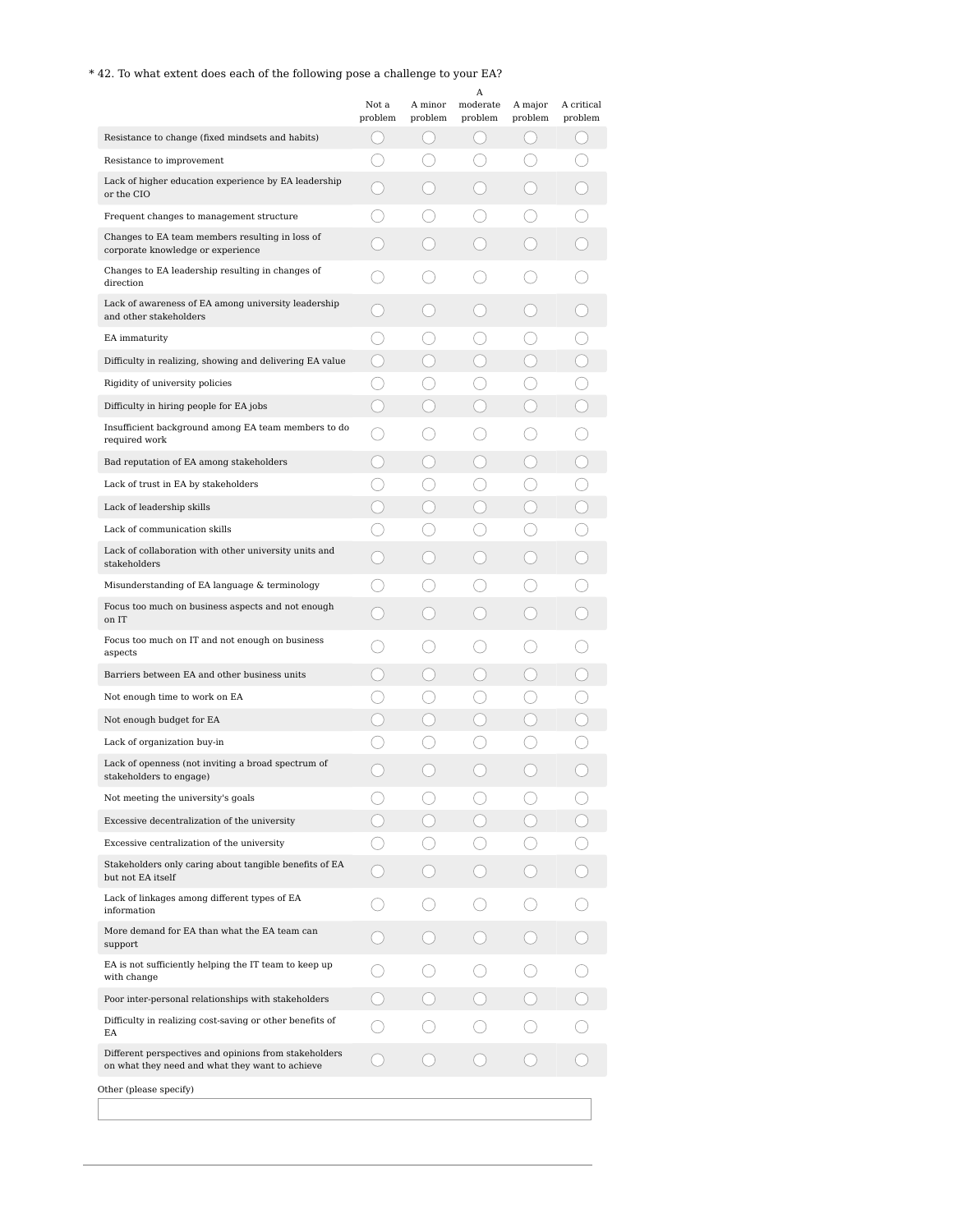# Change and Impact

### \* 43. To what extent has the EA team and its work had an impact on the following

|                                                                              | Very<br>negative<br>impact | Negative<br>impact | <b>Somewhat</b><br>negative<br>impact | No impact<br>at all | Somewhat<br>positive<br>impact | Positive<br>impact | Very<br>positive<br>impact |
|------------------------------------------------------------------------------|----------------------------|--------------------|---------------------------------------|---------------------|--------------------------------|--------------------|----------------------------|
| The alignment of IT strategies<br>with the university's mission<br>and goals |                            |                    |                                       |                     |                                |                    |                            |
| Decision making in the<br>university as a whole                              |                            |                    |                                       |                     |                                |                    |                            |
| Business process improvement                                                 |                            |                    |                                       |                     |                                |                    |                            |
| Purchasing of software                                                       |                            |                    |                                       |                     |                                |                    |                            |
| Purchasing of supplies or assets<br>(other than software)                    |                            |                    |                                       |                     |                                |                    |                            |
| Development of software                                                      |                            |                    |                                       |                     |                                |                    |                            |
| Security                                                                     |                            |                    |                                       |                     |                                |                    |                            |
| The choices of software that<br>can be used by end users                     |                            |                    |                                       |                     |                                |                    |                            |
| The ability of university<br>employees to work efficiently                   |                            |                    |                                       |                     |                                |                    |                            |
| Job satisfaction of university<br>employees                                  |                            |                    |                                       |                     |                                |                    |                            |
| University budget (i.e. what has<br>the impact been on the 'bottom<br>line') |                            |                    |                                       |                     |                                |                    |                            |
| Student experience                                                           |                            |                    |                                       |                     |                                |                    |                            |
| Integration of different units of<br>the university                          |                            |                    |                                       |                     |                                |                    |                            |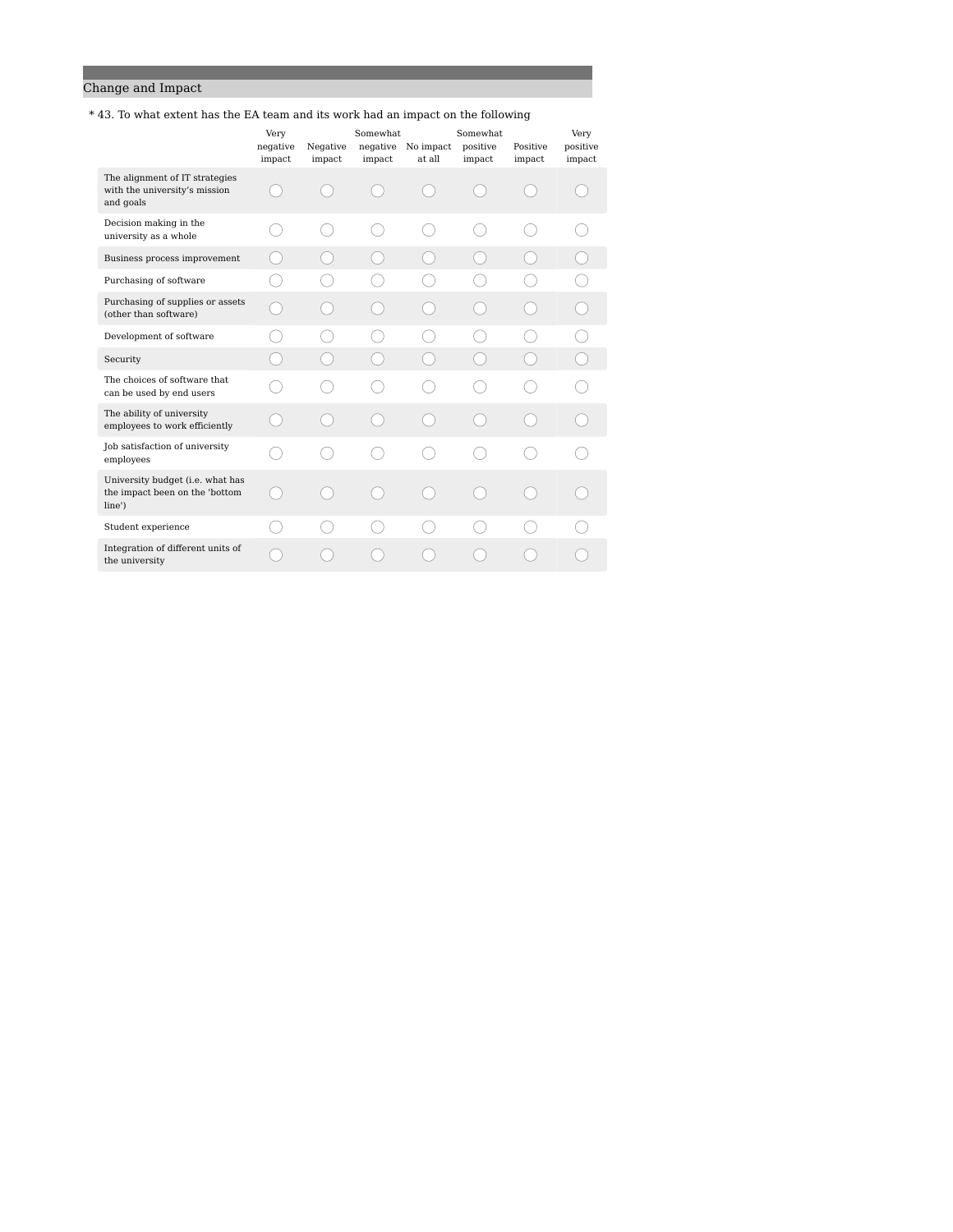| 44. Pick up to 10 of the most prominent changes that have been made to EA at your<br>university since its establishment |
|-------------------------------------------------------------------------------------------------------------------------|
| Setting up an architecture board                                                                                        |
| Making an architecture board open to everyone                                                                           |
| Doing a lot of self-evaluation                                                                                          |
| Doing a lot of self-assignment                                                                                          |
| Moving from being reactive to being proactive                                                                           |
| Growing the EA team substantially                                                                                       |
| Building community to work closely with other university's departments                                                  |
| Acquiring new skills                                                                                                    |
| Adopting amore agile approach to EA                                                                                     |
| More meetings among team members                                                                                        |
| More meetings with stakeholders                                                                                         |
| More support from leadership of the university                                                                          |
| Pushing for "enterprise thinking"                                                                                       |
| Increasingly informing technology and business decisions                                                                |
| Making the EA process more disciplined                                                                                  |
| Formalizing rules and responsibilities                                                                                  |
| Reviewing the terms of reference                                                                                        |
| Increasing focus on Information and technology management                                                               |
| Increasing focus on application and technology domains within IT unit(s)                                                |
| Adjusting from working mostly on projects to leading strategies                                                         |
| More focus on key investments                                                                                           |
| Working as a service unit                                                                                               |
| Increasing ability to share information across different systems                                                        |
| Becoming more motivated by visions derived from business units                                                          |
| Better defining EA program needs and goals                                                                              |
| Deepening, broadening or increasing the validity of the overall architecture                                            |
| Building virtual groups of architects and business analysts                                                             |
| No changes have been made                                                                                               |
| Other (please specify)                                                                                                  |
|                                                                                                                         |

# Agility

- 45. To what extent do you feel your EA process is agile (agility means that the models can be \* easily changed, and that the EA can help the organization make rapid changes if needed)?
- $\bigcirc$  Not agile at all
- $\bigcirc$  Slightly agile
- $\bigcirc$  Moderately agile
- $\bigcirc$  Very agile
- $\bigcirc$  Extremely agile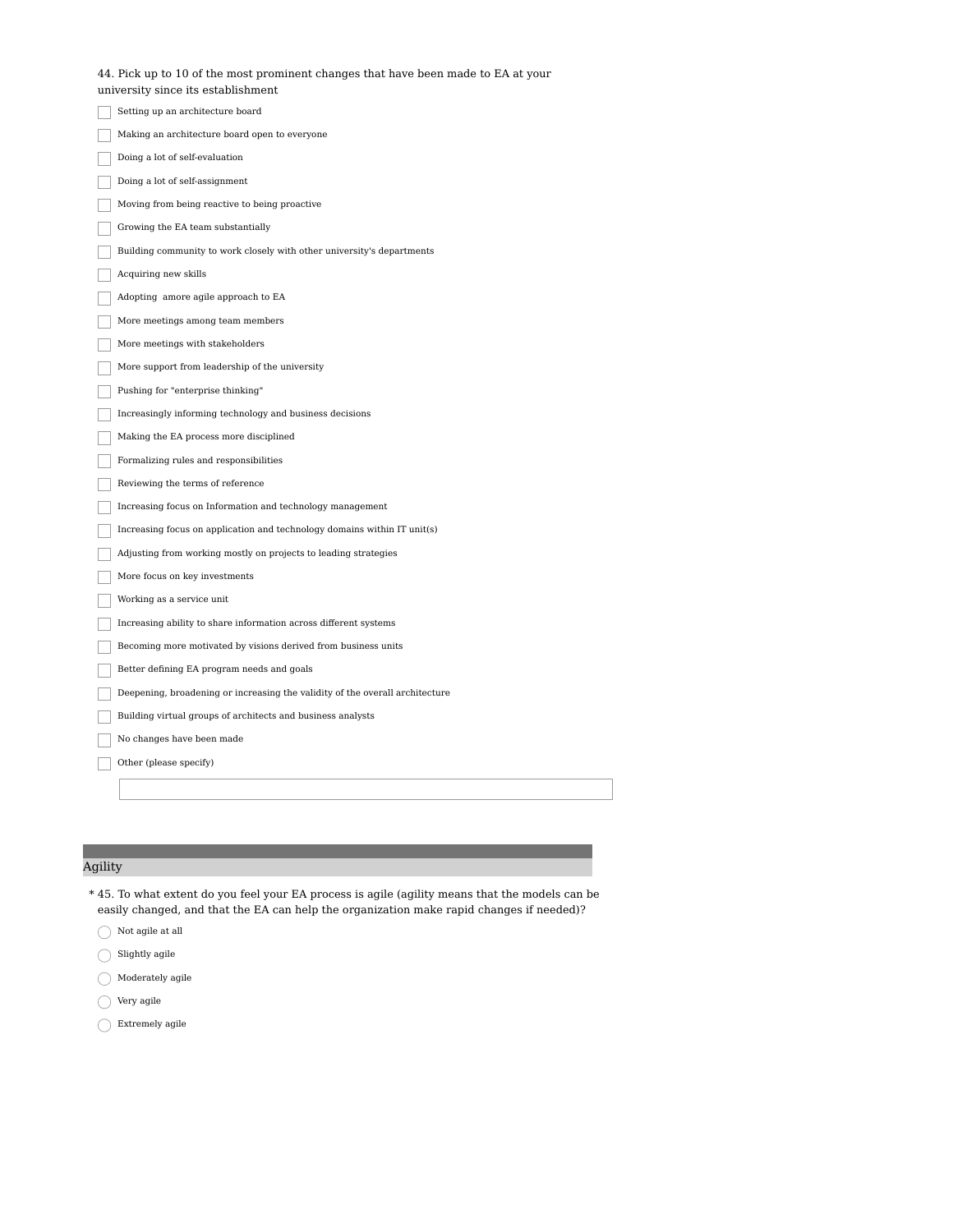46. For the following aspects, please indicate how each of them affects the agility of EA at your institution?

|                                                                                                                                     | agility a<br>lot            | agility a<br>little    | Has no<br>effect on<br>agility, or<br>is not a<br>Decreases Decreases factor at Increases Increases<br>this<br>institution | agility a<br>little | agility a<br>lot |
|-------------------------------------------------------------------------------------------------------------------------------------|-----------------------------|------------------------|----------------------------------------------------------------------------------------------------------------------------|---------------------|------------------|
| Formal and strict EA process                                                                                                        | (                           | $\left( \quad \right)$ | ( )                                                                                                                        | О.                  | . .              |
| Security concerns regarding information and IT<br>infrastructure                                                                    |                             |                        |                                                                                                                            |                     |                  |
| Requirements for considerable consultation before making<br>changes                                                                 |                             |                        |                                                                                                                            |                     |                  |
| The EA process is pinned to the university's budgetary<br>cycle                                                                     |                             |                        |                                                                                                                            |                     |                  |
| The university has a large number of policies, or complex<br>policies                                                               |                             |                        |                                                                                                                            |                     |                  |
| There is resistance to change in university management                                                                              |                             |                        |                                                                                                                            |                     |                  |
| The EA process is loosely defined                                                                                                   |                             |                        | $\left( \begin{array}{c} \end{array} \right)$                                                                              |                     |                  |
| IT processes are not mature                                                                                                         |                             |                        |                                                                                                                            |                     |                  |
| No process has been developed for how to perform EA in<br>an agile manner                                                           |                             |                        | $\mathcal{L}$                                                                                                              |                     |                  |
| There is a large amount of documentation to maintain                                                                                | $\left( \quad \right)$      |                        | ()                                                                                                                         |                     |                  |
| EA team works in sprints                                                                                                            | ×.                          |                        | $\Box$                                                                                                                     |                     |                  |
| EA team is very small                                                                                                               |                             |                        |                                                                                                                            |                     |                  |
| The university is very large                                                                                                        |                             |                        |                                                                                                                            |                     |                  |
| The EA team must consider a large number of applications<br>and technologies                                                        |                             |                        |                                                                                                                            |                     |                  |
| The EA team is involved in a large number of initiatives<br>and projects                                                            |                             |                        |                                                                                                                            |                     |                  |
| EA team works across every aspect of the university                                                                                 |                             |                        |                                                                                                                            |                     |                  |
| EA team has regular meetings with stakeholders                                                                                      |                             |                        |                                                                                                                            |                     |                  |
| The whole university is organized with agility in mind                                                                              | $\hspace{0.1cm}\rightarrow$ |                        | .)                                                                                                                         |                     |                  |
| The EA team has a vision for adaptability in the university                                                                         |                             |                        |                                                                                                                            |                     |                  |
| EA is developed in a stepwise and pragmatic manner                                                                                  |                             |                        |                                                                                                                            |                     |                  |
| The university performs frequent review of policies and<br>directions                                                               |                             |                        |                                                                                                                            |                     |                  |
| There is a flexible mindset regarding adoption of new<br>technologies that might fit into the overall architecture                  |                             |                        |                                                                                                                            |                     |                  |
| The EA team applies the "just-enough architecture"<br>principle to limit the volume of information they manage,<br>or scale it down |                             |                        |                                                                                                                            |                     |                  |
| EA is driven by business issues and is responds quickly to<br>the needs of business units                                           |                             |                        |                                                                                                                            |                     |                  |
| The EA team does careful planning before taking any<br>action                                                                       |                             |                        |                                                                                                                            |                     |                  |
| EA frameworks are used as a guide but do not need to be<br>followed closely                                                         |                             |                        |                                                                                                                            |                     |                  |
| New software developed in the university is created using<br>agile software development methods                                     |                             |                        |                                                                                                                            |                     |                  |
| The EA team works towards a more streamlined process<br>with fewer tools                                                            |                             |                        |                                                                                                                            |                     |                  |
| The EA team carefully prioritizes tasks                                                                                             |                             |                        |                                                                                                                            |                     |                  |
| The EA framework(s) used do not support agility                                                                                     |                             |                        |                                                                                                                            |                     |                  |
| Other (please specify)                                                                                                              |                             |                        |                                                                                                                            |                     |                  |